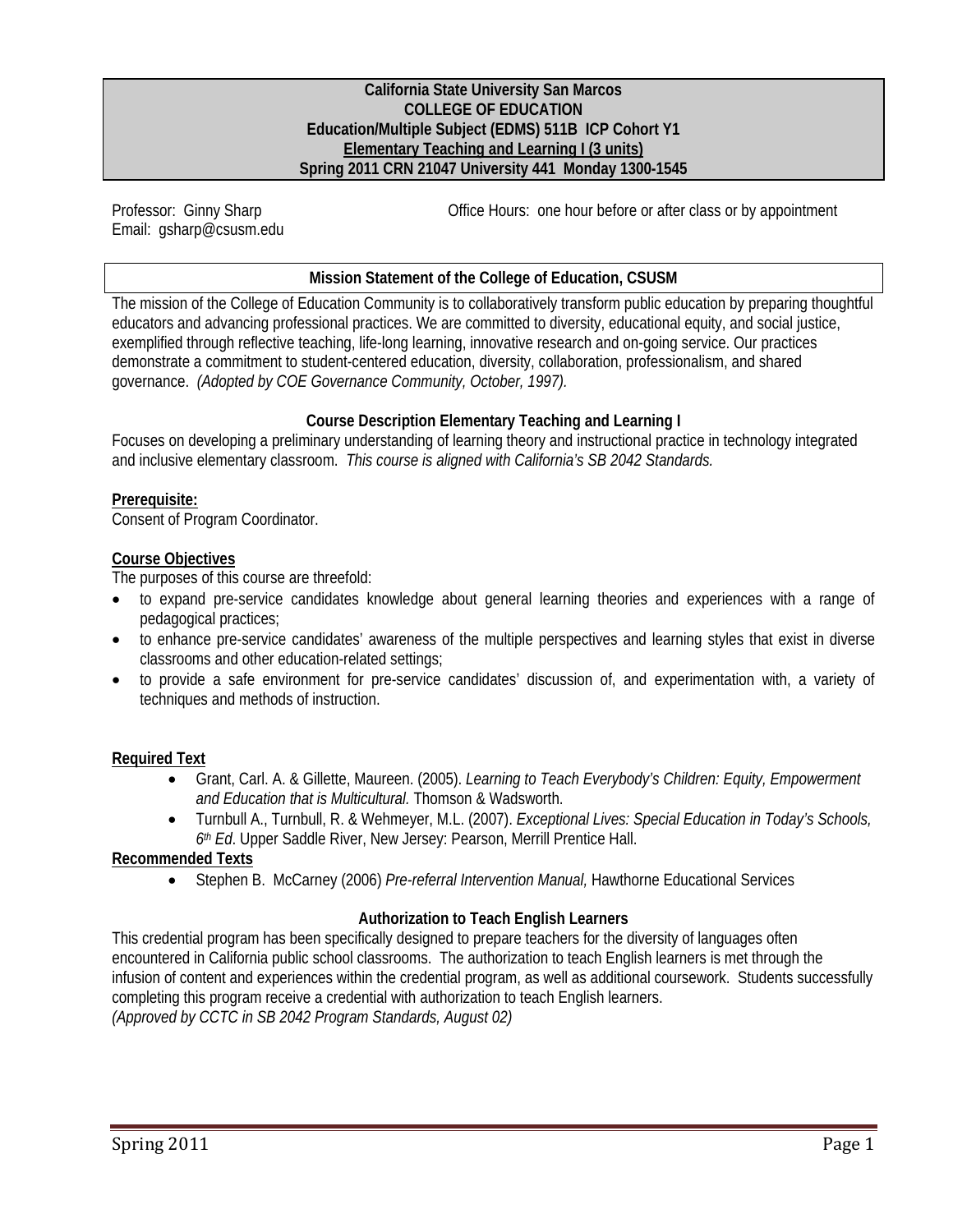## **STUDENT LEARNING OUTCOMES**

They will develop Lesson Design to be used in their future course work that includes content standards, assessment, student activities, and instructional strategies with differentiation for EL, special education, and GATE students. They will become familiar with the Student Study team process and the role of the classroom teacher. Classroom management strategies will become familiar to the students with emphasis on diverse learners. Observation of elementary students will prepare them to develop focused observation of children when they become a teacher.

## **Teacher Performance Expectation (TPE) Competencies**

The course objectives, assignments, and assessments have been aligned with the CTC standards for Multiple Subject Credential. This course is designed to help teachers seeking a California teaching credential to develop the skills, knowledge, and attitudes necessary to assist schools and district in implementing effective programs for all students. The successful candidate will be able to merge theory and practice in order to realize a comprehensive and extensive educational program for all students.

## **California Teacher Performance Assessment (CalTPA)**

Beginning July 1, 2008 all California credential candidates must successfully complete a state-approved system of teacher performance assessment (TPA), to be embedded in the credential program of preparation. At CSUSM this assessment system is called the CalTPA or the TPA for short.

To assist your successful completion of the TPA a series of informational seminars are offered over the course of the program. TPA related questions and logistical concerns are to be addressed during the seminars. Your attendance to TPA seminars will greatly contribute to your success on the assessment.

Additionally, COE classes use common pedagogical language, lesson plans (lesson designs), and unit plans (unit designs) in order to support and ensure your success on the TPA and more importantly in your credential program. The CalTPA Candidate Handbook, TPA seminar schedule, and other TPA support materials can be found on the COE website provided at the website provided: http://lynx.csusm.edu/coe/CalTPA/CalTPAdocuments.asp

## **College of Education Attendance Policy**

Due to the dynamic and interactive nature of courses in the College of Education, all students are expected to attend all classes and participate actively. At a minimum, students must attend more than 80% of class time, or s/he may not receive a passing grade for the course at the discretion of the instructor. Individual instructors may adopt more stringent attendance requirements. If a student misses two class sessions they may not be able to receive a grade higher than a "C" or if they are late or leave early for more than three sessions, the highest possible grade earned will be a "C". Any combination of the two students will not receive a grade higher than a C. **If you miss class where group work is being conducted you will have 5 points deducted from your grade on that project.** 

 *the COE Governance Community, December, 1997).* Should the student have extenuating circumstances, s/he should contact the instructor as soon as possible. *(Adopted by* 

## **Students with Disabilities Requiring Reasonable Accommodations**

Students with disabilities who require reasonable accommodations must be approved for services by providing appropriate and recent documentation to the Office of Disable Student Services (DSS). This office is located in Craven Hall 5205, and can be contacted by phone at (760) 750-4905, or TTY (760) 750-4909. Students authorized by DSS to receive reasonable accommodations should meet with their instructor during office hours or, in order to ensure confidentiality, in a more private setting.

## **Grading Standards**

 All students will come prepared to class; readings and homework assignments are listed on the dates on which they are due.

 drop 10% of possible points). All required work is expected to be on time. One grade level will be deducted for each class meeting for which it is late (e.g., an "A" assignment that is submitted one class session late will be marked down to a "B" each week after that will

Unless prior instructor approval is secured, assignments will not be accepted three class sessions after which they are due. Exceptions will be handled on a case-by-case basis, as determined by the instructor.

All students will use New Times Roman 12 fonts and double spaced on all written work. It is expected that students will proofread and edit their assignments prior to submission. Students will ensure that the text is error-free (grammar,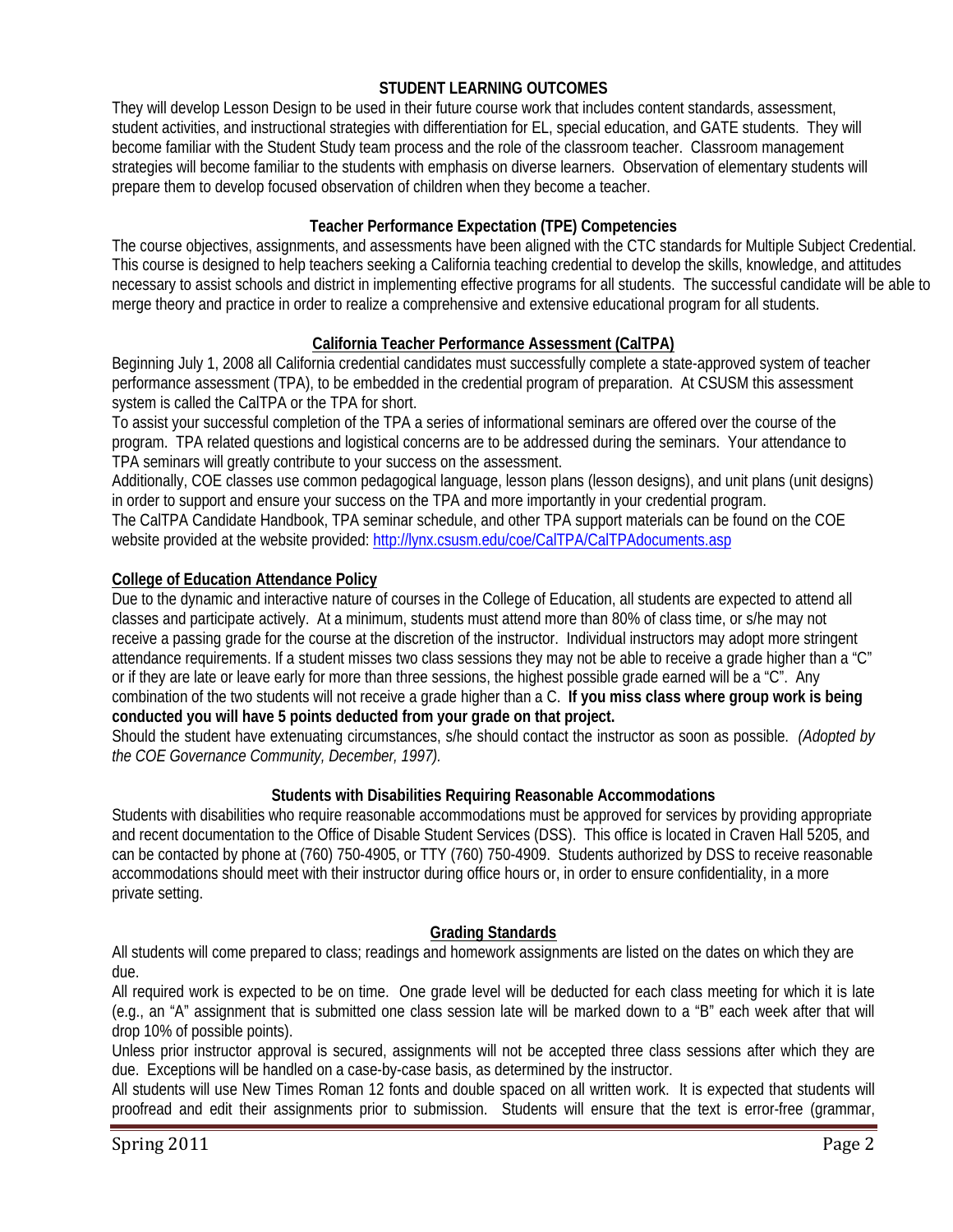American Psychological Association (APA) Manual, 5<sup>th</sup> edition for citation guidance at **www.apa.org** There is a spelling), and ideas are logically and concisely presented. The assignment's grade will be negatively affected as a result of this oversight. All citations, where appropriate, will use American Psychological Association (APA) format. Consult requirement of at least 2500 written words for completion of the written assignments.

 Grading will also include a component of "professional demeanor." Students will conduct themselves in ways that are generally expected of those who are entering the education profession. This includes but is not limited to:

- On-time arrival to all class sessions:
- Advance preparation of readings and timely submission of assignments;
- Respectful participation in all settings (e.g., whole group, small group, in/outside of class);
- Carefully considered, culturally aware approaches to solution-finding.

## **Course Assignments**

**Grading Scale** 

| Positive learning environment (group)                        | 20 points |
|--------------------------------------------------------------|-----------|
| Individual reflection of group Positive Learning Environment | 5 points  |
| Group discussion (discussion board)                          | 5 points  |
| Individual reflection video critique                         | 5 points  |
| Student Assistance Team                                      | 20 points |
| Lesson Design                                                | 25 points |
| Observation of a child                                       | 20 points |

Note assignments are due whether or not you are present in class that day.

| <u>Urduing Judiu</u> |               |                     |           |                    |
|----------------------|---------------|---------------------|-----------|--------------------|
| $A = 93 - 100$       | $B+=86-89$    | $C_{\pm} = 77 - 79$ |           |                    |
| $A = 90-92$          | B=83-86       | $C = 73-76$         | $D=60-69$ | $F = 59$ or lower. |
|                      | $B = 80 - 82$ | $C = 70-72$         |           |                    |

**If you do not earn a C+ or higher in this course - you must repeat the course to earn your credential. While this syllabus is carefully planned, it may be modified at any time in response to the needs and interests of the class.** 

## **All-University Writing Requirement:**

 words. This will be met through written reactions and reflections related to assigned readings/assignments. In keeping with the All-University Writing Requirement, all 3 unit courses must have a writing component of at least 2,500

## **CSUSM Academic Honesty Policy**

"Students will be expected to adhere to standards of academic honesty and integrity, as outlined in the Student Academic Honesty Policy. All written work and oral presentation assignments must be original work. All ideas/materials that are borrowed from other sources must have appropriate references to the original sources. Any quoted material should give credit to the source and be punctuated with quotation marks.

Students are responsible for honest completion of their work including examinations. There will be no tolerance for infractions. If you believe there has been an infraction by someone in the class, please bring it to the instructor's attention. The instructor reserves the right to discipline any student for academic dishonesty in accordance with the general rules and regulations of the university. Disciplinary action may include the lowering of grades and/or the assignment of a failing grade for an exam, assignment, or the class as a whole."

Incidents of dishonest will be reported to the program coordinator, Dean and Associate Dean and the Dean of Students for the University.

## **Plagiarism**

As an educator, it is expected that each student will do his/her own work, and contribute equally to group projects and processes. Plagiarism or cheating is unacceptable under any circumstances. If you are in doubt about whether your work is paraphrased or plagiarized see the Plagiarism Prevention for Students website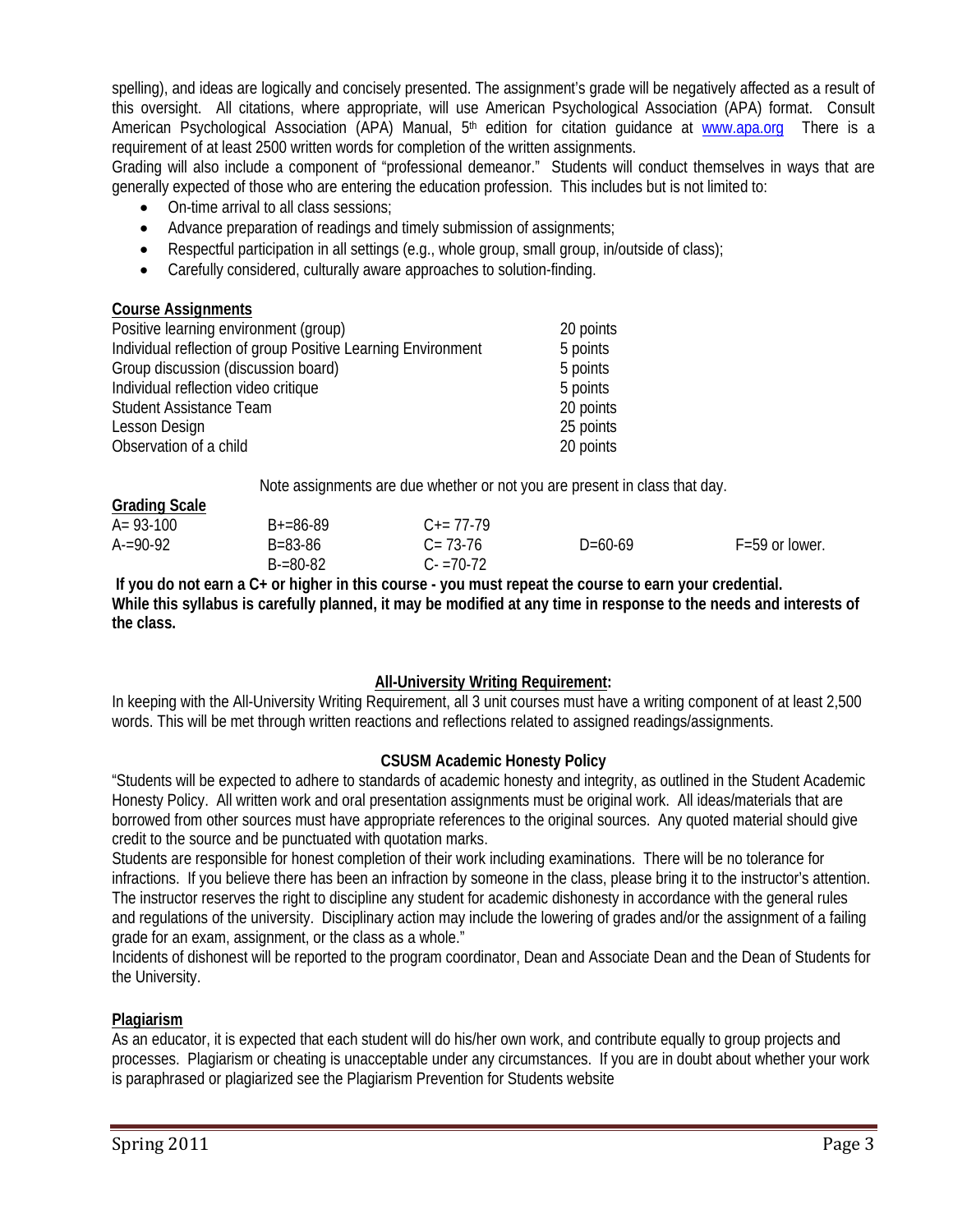http://library.csusm.edu/plagiarism/index.html. If there are questions about academic honesty, please consult the University catalog

## **Use of Technology:**

 Students are expected to demonstrate competency in the use of various forms of technology (i.e. word processing, electronic mail, Cougar Courses, use of the Internet, and/or multimedia presentations). Specific requirements for course assignments with regard to technology are at the discretion of the instructor. Keep a digital copy of all assignments for use in your teaching portfolio. All assignments will be submitted online, and some will be submitted in hard copy as well. Details will be given in class.

## **Electronic Communication Protocol:**

 instance, electronic messages sent in all upper case (or lower case) letters, major typos, or slang, often communicate Electronic correspondence is a part of your professional interactions. If you need to contact the instructor, e-mail is often the easiest way to do so. It is my intention to respond to all received e-mails in a timely manner. Please be reminded that e-mail and on-line discussions are a very specific form of communication, with their own nuances and etiquette. For more than the sender originally intended. With that said, please be mindful of all e-mail and on-line discussion messages you send to your colleagues, to faculty members in the College of Education, or to persons within the greater educational community. All electronic messages should be crafted with professionalism and care. Things to consider:

- Would I say in person what this electronic message specifically says?
- How could this message be misconstrued?
- Does this message represent my highest self?
- Am I sending this electronic message to avoid a face-to-face conversation?

In addition, if there is ever a concern with an electronic message sent to you, please talk with the author in person in order to correct any confusion.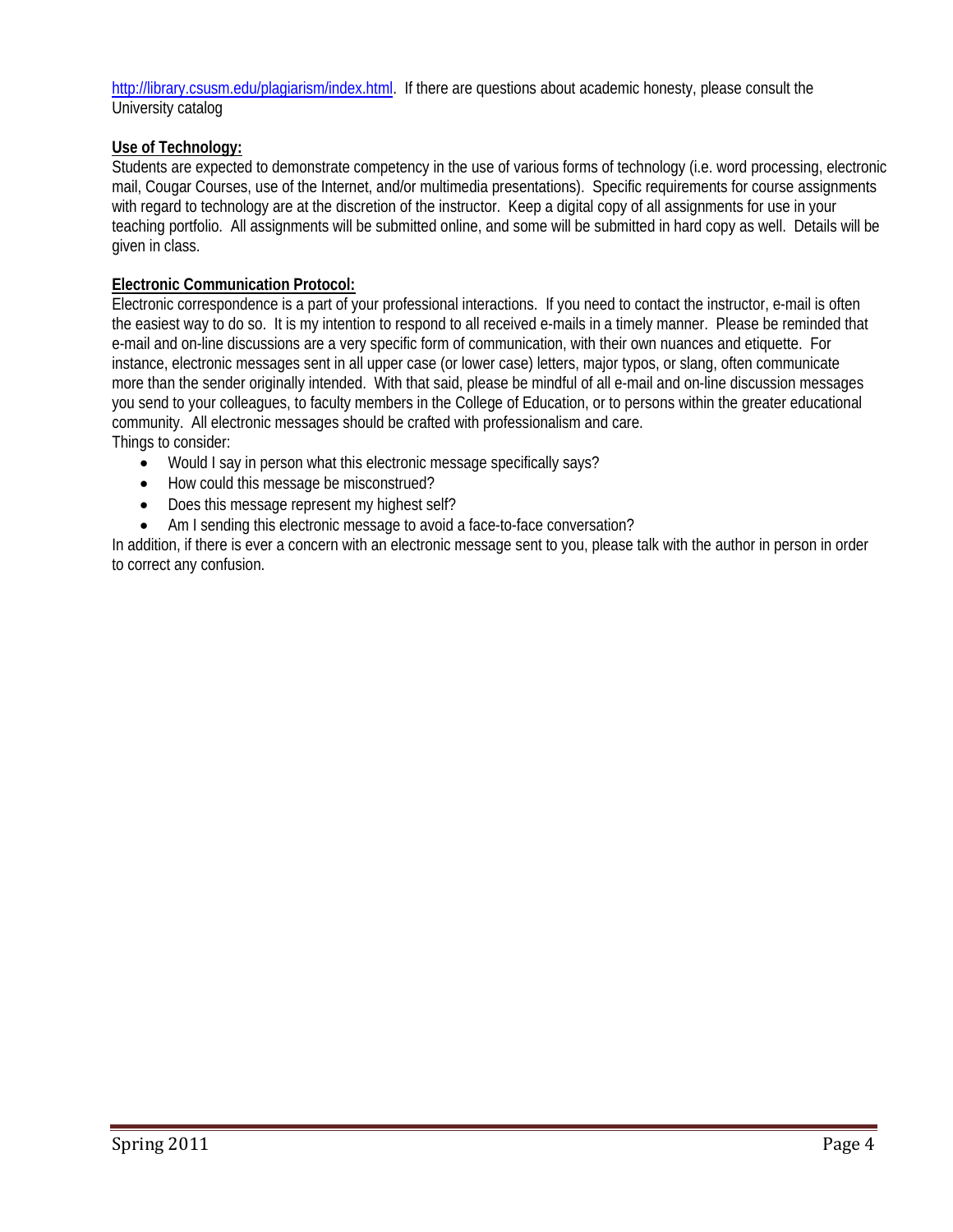**Lesson Design 25 points**  Learner Objectives: Teacher candidates will be able to design a lesson that differentiates content, process and product to maximize learning for students with diverse needs. This lesson plan will focus on reading comprehension. This will prepare the candidate for the TPA final assessment.

deducted from their grade. **Assessment:** In groups of 4 teacher candidates will write a universal lesson plan that differentiates content, process, and product for students learning English, students that are accelerated learners, and students with special needs. **Students who do not participate in the group preparation during class time will have 5 points** 

**Preparation:** Before beginning assignment teacher candidates read the following resources and demonstrate the ability to complete the prerequisite skills.

| <b>Resources</b>       | Title and necessary information:                                                                            |  |  |  |
|------------------------|-------------------------------------------------------------------------------------------------------------|--|--|--|
| <b>Textbooks</b>       | Grant, C., & Gillette, M. (2006). Learning to teach everybody's children: Equity, empowerment and education |  |  |  |
|                        | that is multicultural. Belmont, CA. Thomson & Wadsworth. Chapter 5                                          |  |  |  |
|                        | Turnbull A., Turnbull, R. & Wehmeyer, M.L. (2010). Exceptional lives: Special education in today's          |  |  |  |
|                        | schools, (7th ed.) Upper Saddle River, New Jersey: Pearson, Merrill Prentice Hall.                          |  |  |  |
|                        | Villa, R. A., & Thousand, J. S. (2005). Creating an inclusive school (2nd ed.).                             |  |  |  |
|                        | Alexandria, VA: Association for Supervision and Curriculum Development. Chapters 6 & 7                      |  |  |  |
| <b>Other Resources</b> | McCarney, S. (2006) Pre-referral Intervention Manual. Hawthorne Educational Services, Inc.                  |  |  |  |
|                        | Thousand, J.S, Villa, R.A. & Nevin, A. I. (2007) Differentiating instruction; Collaborative planning and    |  |  |  |
|                        | teaching for universally designed learning. Thousand Oaks CA; Corwin Press.                                 |  |  |  |

## **Prerequisite skills:**

- Teacher candidates are able to write a lesson design using lesson format that is provided.
- Teacher candidates are able to differentiate curriculum and instruction based on content, process, and product
- information), learning profiles, interests, talents, and culture to differentiate curriculum and instruction. Teacher candidates are able to use information about students' readiness range (skills, reading, thinking & [Thousand, J.S, Villa, R.A. & Nevin, A. I. (2007)]
- Teacher candidates are able to identify strategies to meet the needs of:
	- o Students learning English (including differentiation for Beginning, Intermediate, and Advanced levels)
	- o Students who need special education support under IDEA, IDEIA, ADA, Grant & Gillette (2006), Turnbull, Turnbull & Wehmeyer (2010). and Villa & Thousand (2007)

## **Task Guidelines**

- 1. Design a lesson using lesson design format.
- information), learning profiles, interests, talents, and culture for all students. 2. Describe what you know about the learners and their context in detail. When describing students that are learning English and their levels of language acquisition, students that are accelerated learners, and students that need special education supports under IDEA &/or ADA include, readiness range (skills, reading, thinking &
- 3. Design a differentiated lesson plan. Consider the lesson you are revising, what content, process and products does the lesson incorporate? How could you revise the lesson to differentiate the content, process, or product for your students learning English, for your accelerated learners and your students with special needs? Address their individual needs based on their readiness (skills, reading, thinking & information), learning profile, interests, talents, and culture.
- 4. Plan Implementation. All students need to feel comfortable and supported to maximize learning. What will you do to create an environment so the whole community values differentiation?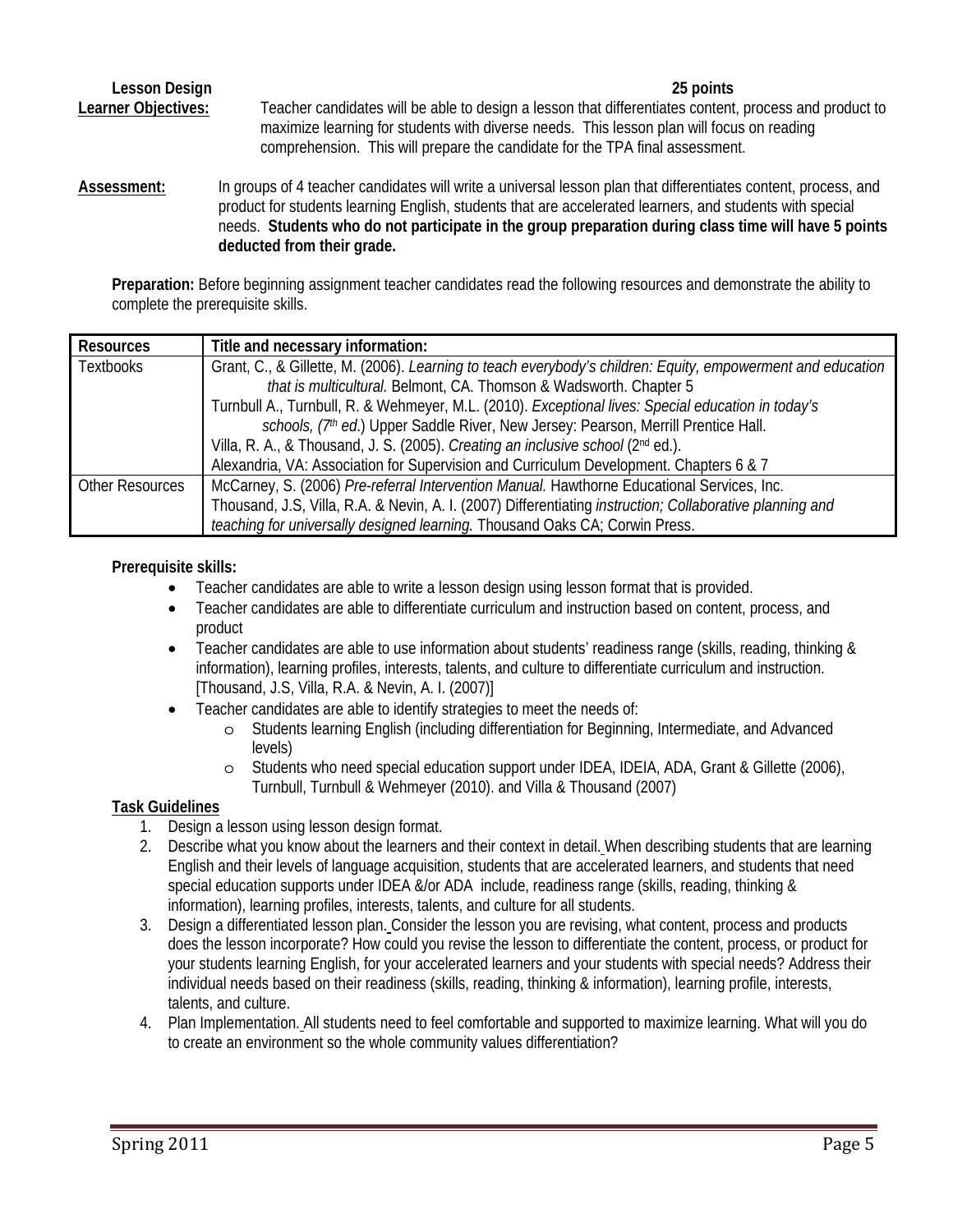### **LESSON DESIGN; DEVELOPMENTALLY APPROPRIATE PEDAGOGY**

#### **Contextual Information;**

#### **Elements of the learning experience**

Grade

Content Area: *Example: Language Arts*

Subject Matter: *Example: LA: reading comprehension* 

Time period for the learning experience: *Example: 60 minute sessions LA*

Learning Goals/learning objectives for the learning experience:

State adopted content standards: *Example: write all content standards directly from the state frameworks* 

Learning goals based on the content standards for students: *Example: learning goals that directly relate to the content standards.* 

#### **Class description**

*Example: type of class (self contained, subject specific) time of year, general background of students learning in relationship to new learning (challenges and prior learning)*

 *Example: English Learner: Beginning, intermediate, and advanced (use the ELD standards to determine the needs of each of these students.* 

*Example: Student with special needs: one student with learning disabilities and one with another special education identified disability* 

*Example: GATE student: identify the students' needs* 

*Example: Regular education: remaining students* 

 *Example: give examples based on the different learning needs for K-3 and 4-6* 

*Example: developmental age appropriate skills and needs of the students* 

*Example: engaging activities (hands on, etc)* 

#### **Assessment Plan**

*Example: Goals assessed based on the content standards and learning goals*

*Example: Type of assessment: Prior knowledge (pre assessment, entry level), Formative (progress monitoring), Summative (final product)*

*Example: Feedback strategies: how students will be informed of specific successes and challenges and future activities to fill the individual students gaps.*

*Example: Reflection of the assessment: Strengths and weaknesses in relationship to the learning goal. Describe your alternative assessment based on the potential gaps in the students learning.* 

#### **Materials**

*Example: Review teacher's manuals, pacing guides, and appropriate supplemental materials to determine the materials you will need to present this lesson. Materials should include lists of supplies that will be needed to present this lesson.* 

### **Instructional strategies**

1. Address the subject matter learning goals and developmental needs of the students described.

*Example: Instructional strategies are what the teacher does during the instruction* 

*Example: Student activities are what the students do during the lesson and independent practice* 

| <b>INSTRUCTIONAL STRATEGIES</b>                                                                                                                                                                                                         | <b>STUDENT ACTIVITIES</b>                                                                                                                                                                                          |
|-----------------------------------------------------------------------------------------------------------------------------------------------------------------------------------------------------------------------------------------|--------------------------------------------------------------------------------------------------------------------------------------------------------------------------------------------------------------------|
| Example: Put one instructional strategy in each box with an<br>explanation and amount of time you are anticipating. Expand<br>the number of boxes to match each strategy.                                                               | Example: Put one student activity to match the instructional<br>strategy in each box with an explanation and amount of time<br>you are anticipating. Expand the number of boxes to match<br>each student activity. |
| ANTICIPATORY SET: How will you focus/motivate students?<br>TEACH TO THE OBJECTIVE: How will you teach to the<br>objective? How will you actively involve all students?<br>Note: For a skill or task, describe and model the skill/task. | ANTICIPATORY SET<br>TEACH TO THE OBJECTIVE                                                                                                                                                                         |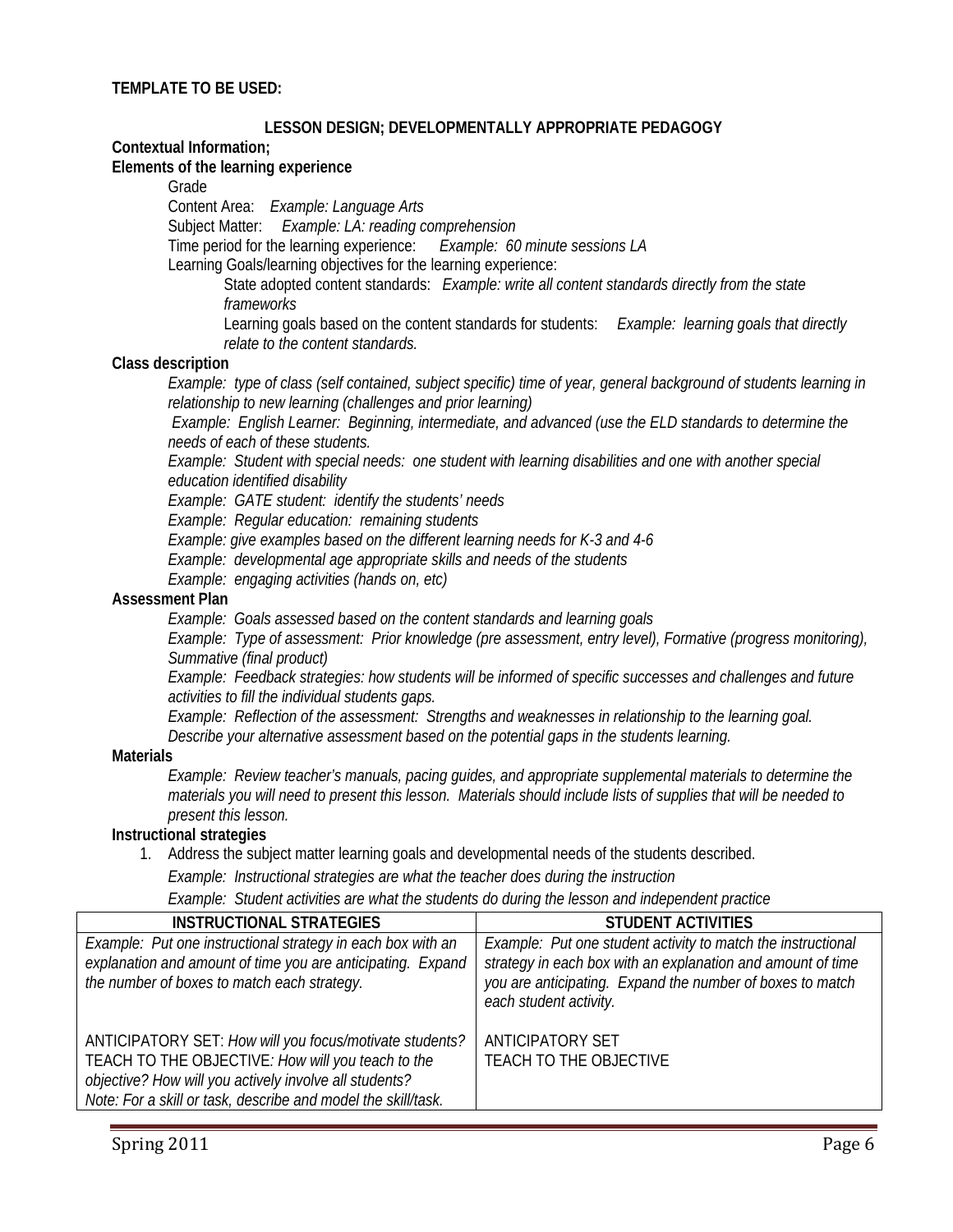| For a concept, provide examples and non-examples.<br>GUIDED PRACTICE: How will you structure opportunities for<br>the students to practice in class teacher monitoring (e.g.,<br>alone, with a partner, in cooperative groups). How will you                                                         | <b>GUIDED PRACTICE:</b>                                                                                                                                                                                  |
|------------------------------------------------------------------------------------------------------------------------------------------------------------------------------------------------------------------------------------------------------------------------------------------------------|----------------------------------------------------------------------------------------------------------------------------------------------------------------------------------------------------------|
| "check for students' understanding throughout the lesson?<br>INDEPENDENT PRACTICE: How will you structure<br>opportunities for the students to practice outside of class<br>following the lesson? How will you ensure that the<br>independent practice is at the appropriate level of difficulty for | <b>INDEPENDENT PRACTICE:</b>                                                                                                                                                                             |
| the various students?<br>CLOSURE: How you are going to remind students of the<br>academic progress they made towards the learning goals.                                                                                                                                                             |                                                                                                                                                                                                          |
| <b>EXAMPLE of instructional practices</b>                                                                                                                                                                                                                                                            | <b>EXAMPLE</b> of student activities matching instructional                                                                                                                                              |
| Time frame 5 minutes                                                                                                                                                                                                                                                                                 | practices.                                                                                                                                                                                               |
| Have students move to the story rug. As soon as students<br>are seated on the rug, we will quickly review some of the<br>newly learned vocabulary by pointing to the pictures in the<br>book and asking students to identify the meaning of each<br>word as it is pointed to.                        | Students move to the story rug for the read aloud. Students<br>respond through choral response, raising of hands, and<br>pair/share the meanings of each frontloaded homophone the<br>teacher points to. |
|                                                                                                                                                                                                                                                                                                      |                                                                                                                                                                                                          |
|                                                                                                                                                                                                                                                                                                      |                                                                                                                                                                                                          |

2. Explain why the instructional strategies, student activities and resources are appropriate for this lesson.

*Example: Why are the instructional strategies and student activities appropriate for this class based on content and student development?*

*Example: How do they address the development need of these students?*

*Example: How do they help the students make progress toward achieving the state adopted academic content standards for student in this content area?*

*Example: Understand connections between lesson content and the outside world.* 

**Differentiated instruction based on the learning goals and instructional strategies** 

| TASKS                        | <b>Beginning EL</b> | Intermediate EL | <b>Advanced EL</b> |
|------------------------------|---------------------|-----------------|--------------------|
| Identify 2 specific learning |                     |                 |                    |
| needs based on the           |                     |                 |                    |
| student description          |                     |                 |                    |
| Identify one instructional   |                     |                 |                    |
| strategy or student activity |                     |                 |                    |
| that could challenge the     |                     |                 |                    |
| student                      |                     |                 |                    |
| Explain why the strategy or  |                     |                 |                    |
| activity you chose could     |                     |                 |                    |
| challenge the student        |                     |                 |                    |
| based on the learning        |                     |                 |                    |
| needs of the student         |                     |                 |                    |
| Describe how you would       |                     |                 |                    |
| adapt the strategy or        |                     |                 |                    |
| activity to meet the         |                     |                 |                    |
| learning needs of the        |                     |                 |                    |
| student considering          |                     |                 |                    |
| subject matter pedagogy in   |                     |                 |                    |
| your description             |                     |                 |                    |

**English Learner: Select ONE**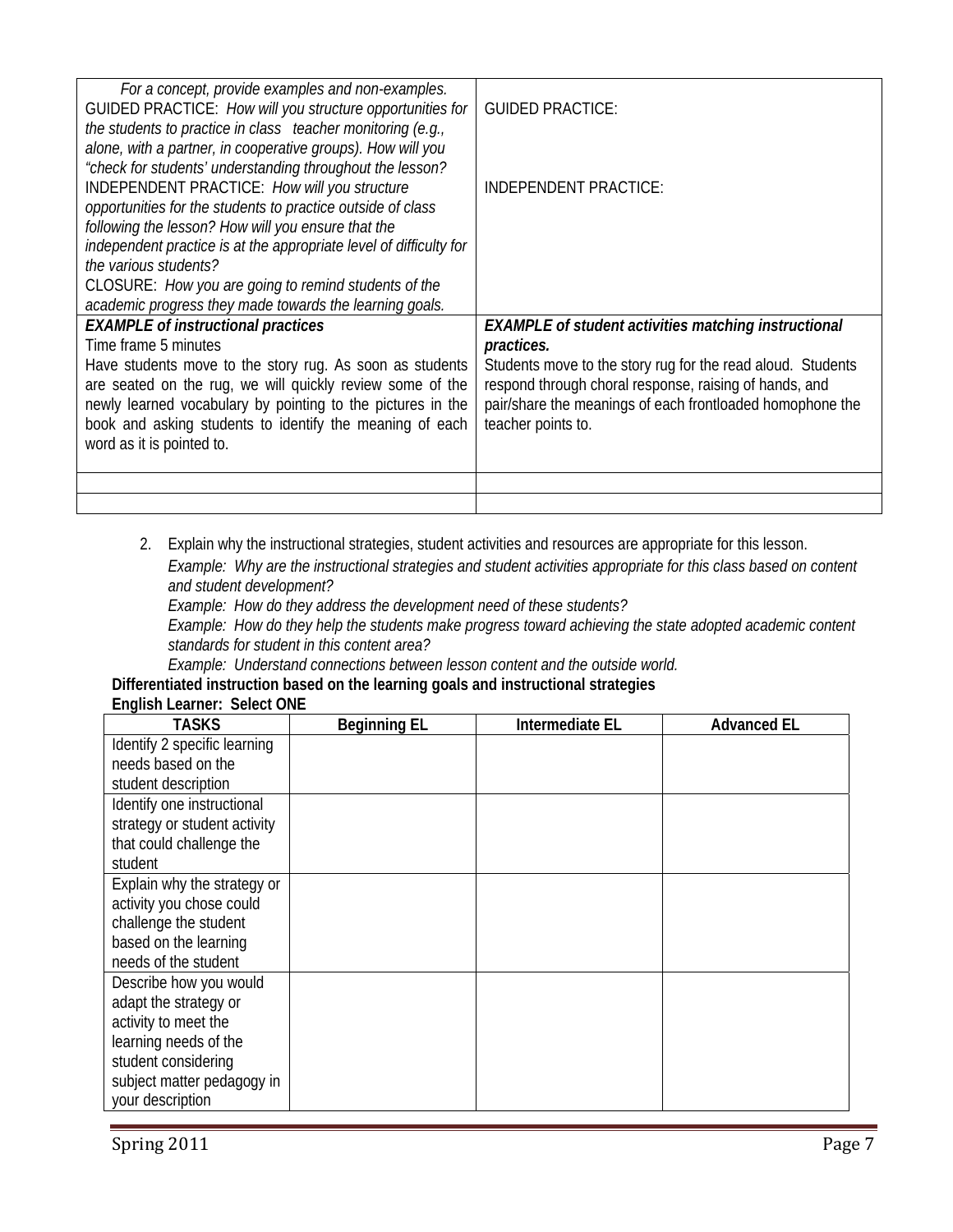| Explain how your                                                       |  |                                  |  |
|------------------------------------------------------------------------|--|----------------------------------|--|
| adaptation would be                                                    |  |                                  |  |
| effective for the student in                                           |  |                                  |  |
| making progress towards                                                |  |                                  |  |
| the goals of your lesson                                               |  |                                  |  |
| Explain how your                                                       |  |                                  |  |
| adaptation would be                                                    |  |                                  |  |
| effective for the student in                                           |  |                                  |  |
| making progress toward                                                 |  |                                  |  |
| English language                                                       |  |                                  |  |
| development                                                            |  |                                  |  |
| What progress monitoring                                               |  |                                  |  |
| assessment would you<br>choose to obtain evidence                      |  |                                  |  |
|                                                                        |  |                                  |  |
| of the student's progress                                              |  |                                  |  |
| towards a learning goal?<br>Give rationale for your                    |  |                                  |  |
| choice of assessment.                                                  |  |                                  |  |
| Use your knowledge of                                                  |  |                                  |  |
| academic content in this                                               |  |                                  |  |
| lesson and this student's                                              |  |                                  |  |
| learning needs in your                                                 |  |                                  |  |
| rationale.                                                             |  |                                  |  |
| <b>Special Education</b>                                               |  |                                  |  |
| <b>TASKS</b>                                                           |  | <b>GROUP SELECTED DISABILITY</b> |  |
| Identify 1 instructional strategy or                                   |  |                                  |  |
| student activity from the plans that                                   |  |                                  |  |
| could be challenging for the student                                   |  |                                  |  |
| considering the description of your                                    |  |                                  |  |
| student                                                                |  |                                  |  |
| Explain why this strategy or activity                                  |  |                                  |  |
| could be challenging for the student                                   |  |                                  |  |
| based on your description                                              |  |                                  |  |
| Describe how you would adapt the                                       |  |                                  |  |
| strategy or activity to meet the needs                                 |  |                                  |  |
|                                                                        |  |                                  |  |
| of the student                                                         |  |                                  |  |
| Explain how your adaption would be                                     |  |                                  |  |
| effective for the student making                                       |  |                                  |  |
| progress toward achieving the                                          |  |                                  |  |
| learning goal                                                          |  |                                  |  |
| Identify one additional instructional                                  |  |                                  |  |
| strategy or student activity that could                                |  |                                  |  |
| be challenging for the student                                         |  |                                  |  |
| considering their learning needs                                       |  |                                  |  |
| Describe how you would adapt the                                       |  |                                  |  |
| strategy or activity you identified to                                 |  |                                  |  |
| meet the needs of the student                                          |  |                                  |  |
| What progress monitoring                                               |  |                                  |  |
| assessment would you choose to                                         |  |                                  |  |
| obtain evidence of the student's                                       |  |                                  |  |
| progress towards a learning goal?<br>Give rationale for your choice of |  |                                  |  |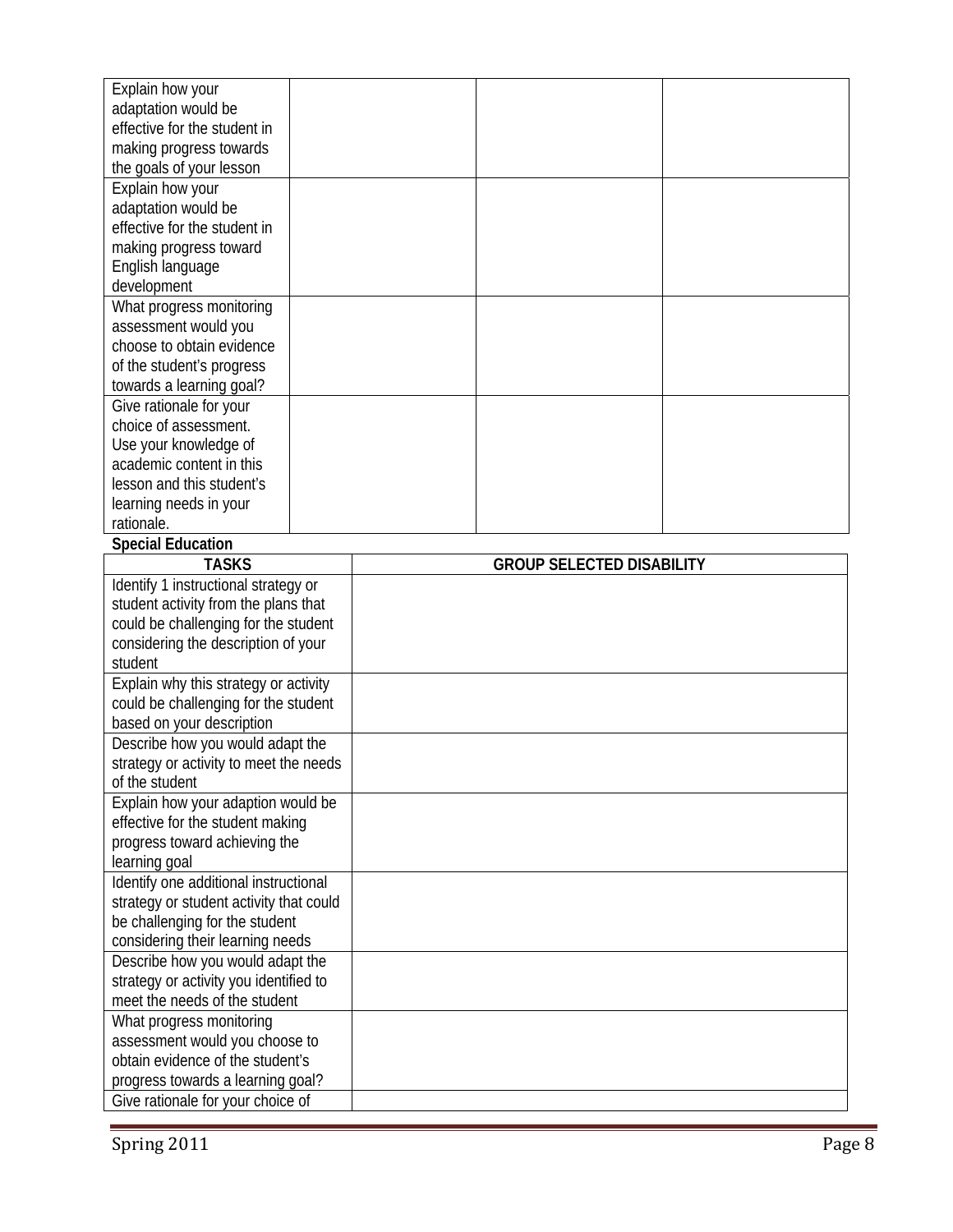| assessment. Use your knowledge of                                      |                                |
|------------------------------------------------------------------------|--------------------------------|
| academic content in this lesson and                                    |                                |
| this student's learning needs in your                                  |                                |
| rationale.                                                             |                                |
| <b>GATE</b>                                                            |                                |
| <b>TASKS</b>                                                           | Describe GATE student's needs: |
| Identify 1 instructional strategy or                                   |                                |
| student activity from the plans that                                   |                                |
| will be challenging for the student                                    |                                |
| considering the description of your                                    |                                |
| student                                                                |                                |
| Explain why this strategy or activity                                  |                                |
| will be beyond the students current                                    |                                |
| ability and will challenge the student                                 |                                |
| based on your description                                              |                                |
| Describe how you would adapt the                                       |                                |
| strategy or activity to meet the needs                                 |                                |
| of the student                                                         |                                |
| Explain how your adaption would be                                     |                                |
| effective for helping the student                                      |                                |
| make progress going beyond the                                         |                                |
| learning goal                                                          |                                |
| Identify one additional instructional                                  |                                |
| strategy or student activity that will                                 |                                |
| be challenging for the student                                         |                                |
| considering their learning needs                                       |                                |
| Explain why the strategy or activity                                   |                                |
| you chose will be challenging for the                                  |                                |
| student based on specific aspects of                                   |                                |
| the student description                                                |                                |
| Describe how you would adapt the                                       |                                |
| strategy or activity you identified to                                 |                                |
| meet the needs of the student                                          |                                |
| Explain how your adaptation would                                      |                                |
| be effective for helping the student                                   |                                |
| make progress toward going beyond                                      |                                |
| achieving the learning goal                                            |                                |
| What progress monitoring                                               |                                |
| assessment would you choose to<br>obtain evidence of the student's     |                                |
|                                                                        |                                |
| progress towards the learning goal?                                    |                                |
| Give rationale for your choice of<br>assessment. Use your knowledge of |                                |
| academic content in this lesson and                                    |                                |
| this student's learning needs in your                                  |                                |
| rationale.                                                             |                                |
|                                                                        |                                |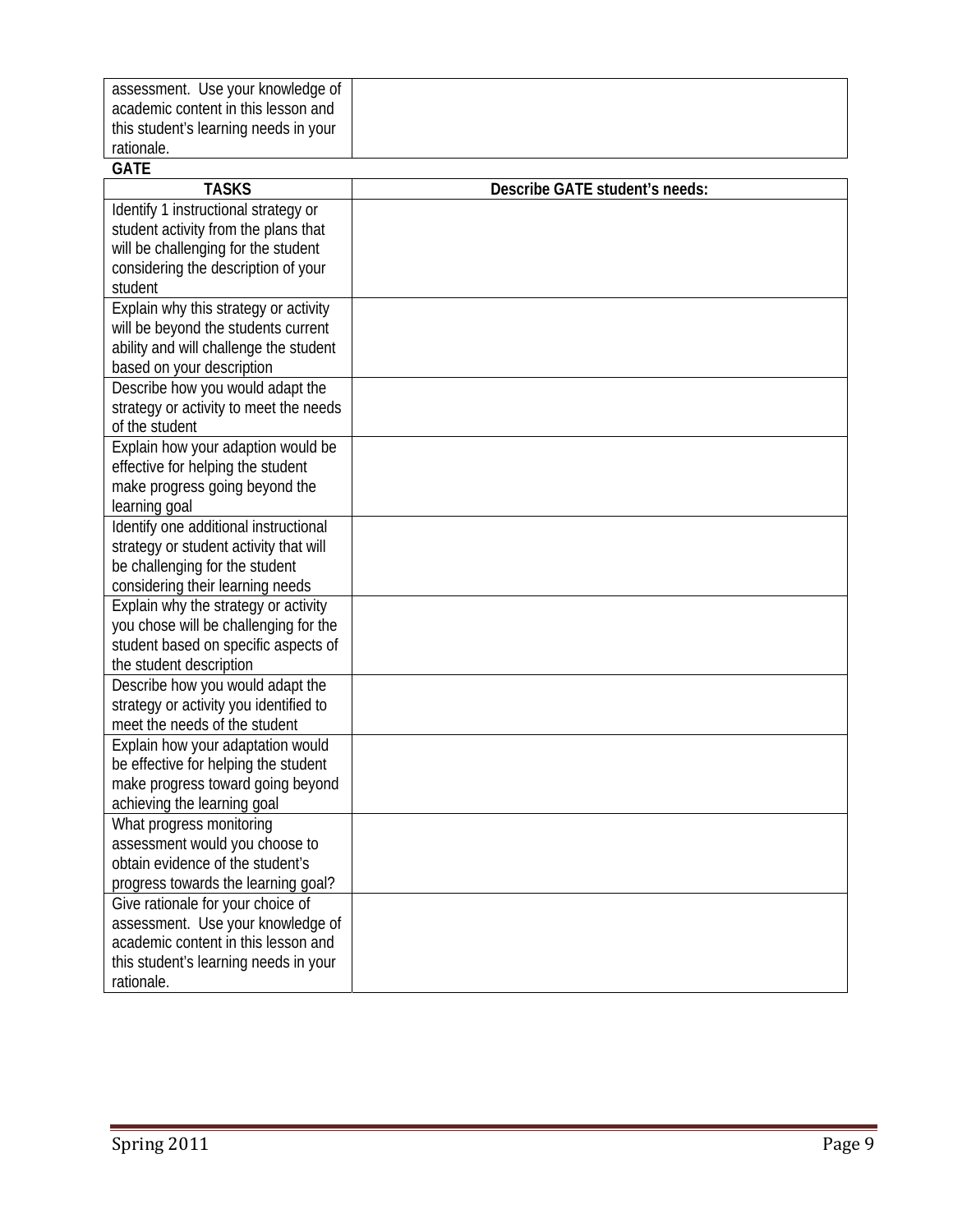| <b>LESSON PLAN RUBRIC</b>                                                          |                                                                                                                                                                                                                              |                                                                                                                                                                                                                                                                        | 20 points                                                                                                                                                                                                                                                |                                                                                                                                                                                                                                                                                                                                                          |  |
|------------------------------------------------------------------------------------|------------------------------------------------------------------------------------------------------------------------------------------------------------------------------------------------------------------------------|------------------------------------------------------------------------------------------------------------------------------------------------------------------------------------------------------------------------------------------------------------------------|----------------------------------------------------------------------------------------------------------------------------------------------------------------------------------------------------------------------------------------------------------|----------------------------------------------------------------------------------------------------------------------------------------------------------------------------------------------------------------------------------------------------------------------------------------------------------------------------------------------------------|--|
| <b>ELEMENT</b>                                                                     | LEVEL 1= 1 point                                                                                                                                                                                                             | LEVEL $2 = 2$ points                                                                                                                                                                                                                                                   | LEVEL $3 = 3$ points                                                                                                                                                                                                                                     | LEVEL $4 = 4$ points                                                                                                                                                                                                                                                                                                                                     |  |
| The lesson<br>addresses the<br>content<br>standards                                | Utilizes inappropriate<br>and irrelevant<br>materials and<br>inaccurately or fails to<br>address the content<br>standards. Evidence<br>is unconnected across<br>the response                                                 | Utilizes limited materials<br>and ambiguously<br>addresses the content<br>standards. Materials<br>provide partial relevance<br>to the lesson and content<br>standards are<br>inconsistent. Evidence is<br>weakly connected and<br>inconsistent across the<br>response. | Utilizes appropriate<br>materials and accurately<br>addresses content<br>standards. Materials<br>provide relevance to the<br>lesson and content<br>standards. Evidence is<br>connected across the<br>response.                                           | Utilizes appropriate, detailed<br>and clear materials and<br>accurately addresses content<br>standards. Materials reinforce<br>relevance to the lesson and<br>consistently connect to the<br>content standards. Evidence<br>is purposefully connected and<br>reinforced across the<br>responses.                                                         |  |
| Student<br>activities are<br>appropriate to<br>the grade<br>level                  | Lesson plan is<br>inappropriate or<br>irrelevant to the<br>students' grade level.<br>Activities are missing<br>connections to the<br>learning goals.                                                                         | Lesson plan is partially<br>appropriate to the<br>students' grade level.<br>Activities show limited<br>connections to the<br>learning goals.                                                                                                                           | Lesson plan is appropriate<br>and relevant to the grade<br>level. Activities show clear<br>connections to the learning<br>goals.                                                                                                                         | Lesson plan is clear,<br>appropriate relevant and<br>engaging to the grade level.<br>Activities show clear and<br>consistent connections to the<br>learning goal.                                                                                                                                                                                        |  |
| Assessment<br>of learning<br>goals                                                 | Assessment is not<br>related or appropriate<br>to the learning goals.<br>The examples are<br>irrelevant to the<br>content standards.                                                                                         | Assessment is partially<br>related and ambiguously<br>addresses the learning<br>goal. Some examples are<br>minimally related to the<br>content standards.                                                                                                              | Assessment is clearly<br>related to the learning goal.<br>Assessments clearly<br>address pre, formative, and<br>summative. They are<br>appropriate for the grade<br>level and special needs<br>students. They are placed<br>appropriately in the lesson. | Assessment is directly related<br>and appropriate to the<br>learning goal. Assessment<br>address pre assessment,<br>formative, and summative<br>learning objectives and are<br>purposely connected and<br>reinforced. Examples given<br>during assessments relate to<br>content standards.<br>Assessment goals are clear,<br>consistent, and convincing. |  |
| Instructional<br>strategies and<br>student<br>activities<br>meet learning<br>goals | Instructional strategies<br>are irrelevant and<br>student activities are<br>unconnected and<br>inappropriate to the<br>instructional strategies<br>and are not grade level<br>appropriate.                                   | Instructional strategies are<br>limited and inconsistent<br>and vaguely connected to<br>the student activities and<br>are somewhat age<br>appropriate.                                                                                                                 | Instructional strategies<br>clearly connect to the<br>student activities and the<br>learning goal. Student<br>activities are revenant and<br>derived from the<br>instructional strategies and<br>are age appropriate.                                    | Instructional strategies clearly<br>connect to the student<br>activities and the learning<br>goal. Student activities are<br>purposely and clearly derived<br>from the instructional<br>strategies and are age<br>appropriate.                                                                                                                           |  |
| Differentiation<br>of students<br>learning<br>needs<br><b>TOTAL</b>                | Differentiation is<br>irrelevant to the<br>description of students<br>and has little or no<br>relation to the content<br>standards and learning<br>goals. Assessments<br>are inappropriate to<br>students learning<br>needs. | Differentiation is<br>inconsistent to the<br>description of students<br>and has minimal relation<br>to the content standards<br>and learning goals.<br>Assessments are partially<br>appropriate to students<br>learning needs.                                         | Differentiation is relevant to<br>the description of the<br>students and relates to the<br>content standards and<br>learning goals.<br>Assessments are<br>appropriate to students<br>learning needs.                                                     | Differentiation is relevant and<br>consistent to the description of<br>students and directly relates to<br>the content standards and<br>learning goals. Assessments<br>are appropriate for all students<br>learning needs with<br>modifications for students with<br>special needs.                                                                      |  |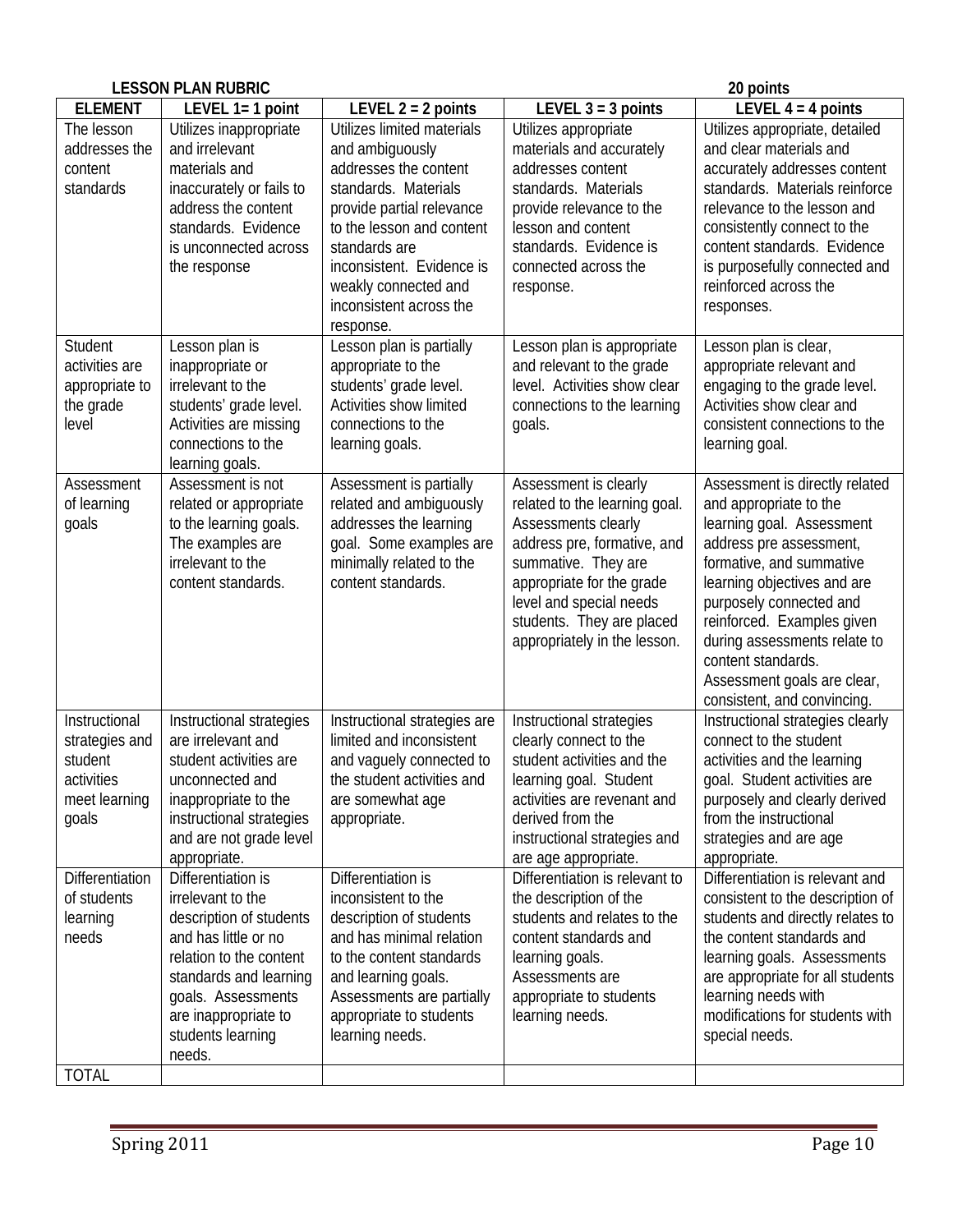## **Student Assistance Team (SAT) Process 20 points**

Learner Objectives: Knowledge and skill in conducting and participating in the Student Assistance Team general education pre-referral process

**Assessment:** Teacher candidates in groups of 4 will apply their knowledge of the SAT processes completing the SAT packet and participate in the simulated SAT. **Students who do not participate in the group** 

|                        | preparation or simulation will have 5 points deducted from their grade.                                                                                                                                                                                                                                                                                                                                                                                                                                                                                    |
|------------------------|------------------------------------------------------------------------------------------------------------------------------------------------------------------------------------------------------------------------------------------------------------------------------------------------------------------------------------------------------------------------------------------------------------------------------------------------------------------------------------------------------------------------------------------------------------|
| <b>Resources</b>       | Title and necessary information:                                                                                                                                                                                                                                                                                                                                                                                                                                                                                                                           |
| <b>Textbooks</b>       | Grant, C., & Gillette, M. (2006). Learning to teach everybody's children: Equity, empowerment and<br>education that is multicultural. Belmont, CA. Thomson & Wadsworth. Chapter 5<br>Turnbull A., Turnbull, R. & Wehmeyer, M.L. (2010). Exceptional lives: Special education in today's<br>schools, (7th ed.) Upper Saddle River, New Jersey: Pearson, Merrill Prentice Hall.<br>Villa, R. A., & Thousand, J. S. (2005). Creating an inclusive school (2nd ed.).<br>Alexandria, VA: Association for Supervision and Curriculum Development. Chapters 6 & 7 |
| <b>Other Resources</b> | McCarney, S. (2006) Pre-referral Intervention Manual. Hawthorne Educational Services, Inc.<br>Thousand, J.S. Villa, R.A. & Nevin, A. I. (2007) Differentiating <i>instruction; Collaborative planning</i><br>and teaching for universally designed learning. Thousand Oaks CA; Corwin Press.                                                                                                                                                                                                                                                               |
| WebSites               | Look for information about the child you selected                                                                                                                                                                                                                                                                                                                                                                                                                                                                                                          |

## **TASK AND GUIDELINES**

**Objectives** 

- demonstrate knowledge of the use of the SAT model
- recognize the various roles of the SAT members
- examine support options for students based upon their unique individual characteristics
- understand the use of pre-referral strategies and interventions to assist the child in class
- clarify the initial procedures involved in identifying students for special education support

## **Preparation**

- Complete the Pre-referral/Triad packet with observed characteristics of the student's behavior and learning or behavioral challenges, how the child's characteristics affect school performance, and possible strategies for supporting the student. (use *Pre-referral Intervention Manual* for reference)
- In groups of 4 meet with your Triad model and discuss your student. (teacher, facilitator, parent, and referring teacher)
- Complete the SAT Summary Sheet with each column filled out in items that would be covered in an SAT.
- Part of the packet will address the needs of the child that your group created as well as information from your text books and web sites you visited to complete your understanding of your child and areas that you need to address as a teacher. The web sites will provide information about the challenging student characteristic and strategies for supporting the student.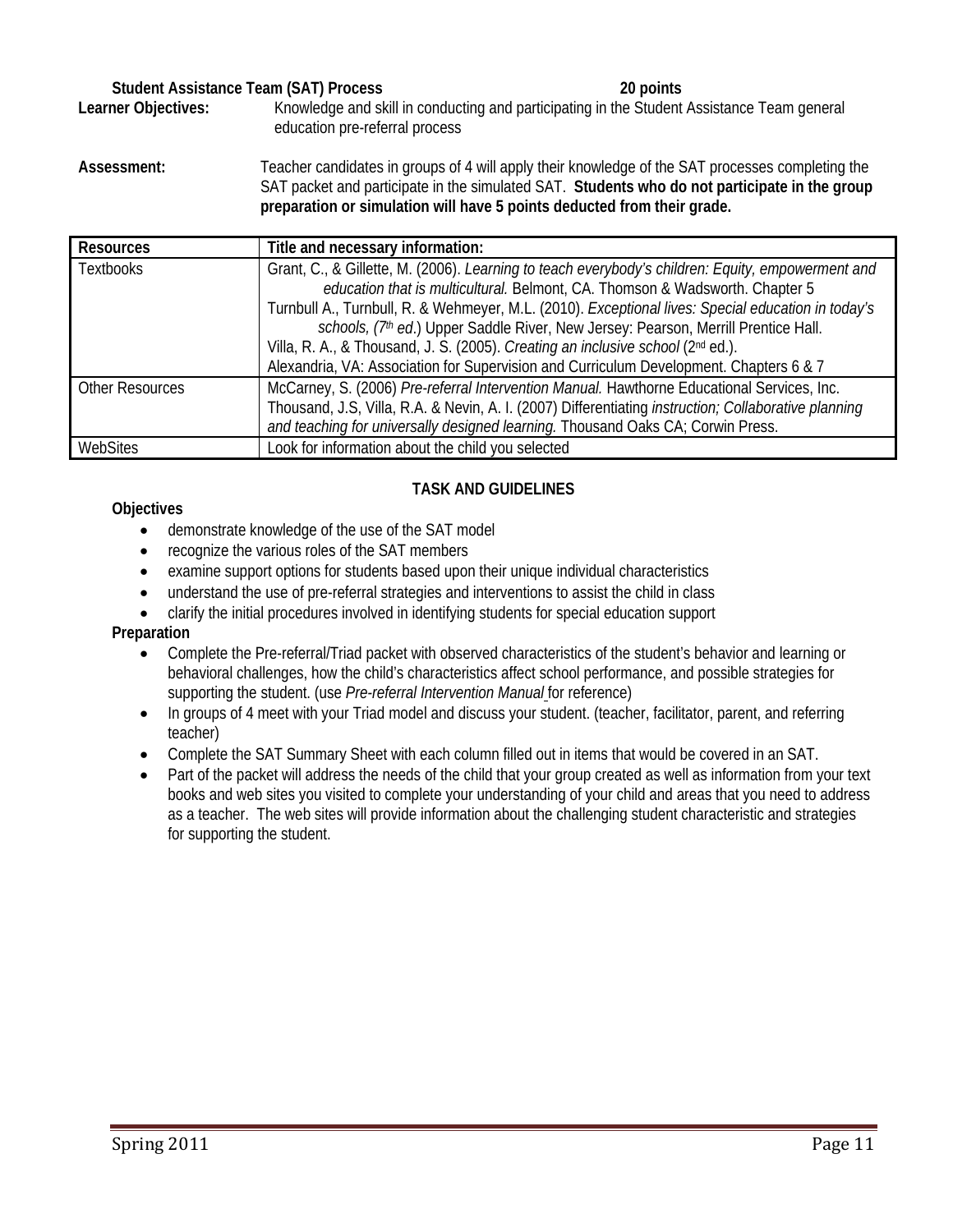|                                                                                                                 | <b>Student Assistant Team (SAT) Rubric</b>                                                             |                                                                                                                                 | 20 points                                                                                                                                                                                                                                      |              |
|-----------------------------------------------------------------------------------------------------------------|--------------------------------------------------------------------------------------------------------|---------------------------------------------------------------------------------------------------------------------------------|------------------------------------------------------------------------------------------------------------------------------------------------------------------------------------------------------------------------------------------------|--------------|
| Element                                                                                                         | Developing<br>1 point                                                                                  | <b>Meets Expectations</b><br>2 points                                                                                           | <b>Exceeds Expectations</b><br>4 points                                                                                                                                                                                                        | <b>Total</b> |
| Completion of the<br>Pre-referral<br>process.                                                                   | Packet complete.                                                                                       | Packet complete but does<br>not show support of all the<br>components of the SAT<br>process.                                    | Completed packet with direct<br>support using all the components<br>of the SAT process.                                                                                                                                                        |              |
| <b>Understands child</b><br>and parent as<br>indicated on the<br>parent conference<br>and student<br>interview. | The parent<br>conference and<br>needs of the child are<br>not clear.                                   | The student's strengths,<br>needs, language and culture<br>are understood and are<br>addressed in the triad<br>conference.      | The student's strengths, needs,<br>language, and culture are<br>understood and can incorporate<br>the child's life outside of the school<br>into the triad conference. Clear<br>understanding of the child (web<br>sites, text book reference) |              |
| Development of<br>interventions is<br>found in the pre-<br>referral triad<br>summary sheet.                     | The strategies are<br>vague and not<br>appropriate for the<br>student to be<br>successful.             | The strategies somewhat<br>demonstrates an<br>understanding of the<br>students uniqueness with<br>the ability to be successful. | The strategies recommended<br>support the student's uniqueness<br>and addresses the student's<br>strengths and needs for academic,<br>social/emotional, and physical<br>objectives.                                                            |              |
| Completion of the<br>SST summary sheet<br>addressing the<br>areas needed from<br>the checklist.                 | Few areas are<br>addressed based on<br>the students needs.                                             | Some of the areas are<br>addressed to assist the<br>student.                                                                    | All areas are addressed<br>appropriate to the students needs<br>both academically and<br>behaviorally.                                                                                                                                         |              |
| Participation in<br>simulation<br><b>Total points</b>                                                           | Does not have a clear<br>understanding of the<br>student and does not<br>participate<br>appropriately. | Uses some information<br>correctly about the child in<br>playing the role as an SAT<br>member.                                  | Understands the child and is able<br>to play the selected role in their<br>group. Gives constructive<br>suggestions and demonstrates<br>knowledge of the SAT process.                                                                          |              |
|                                                                                                                 |                                                                                                        |                                                                                                                                 |                                                                                                                                                                                                                                                |              |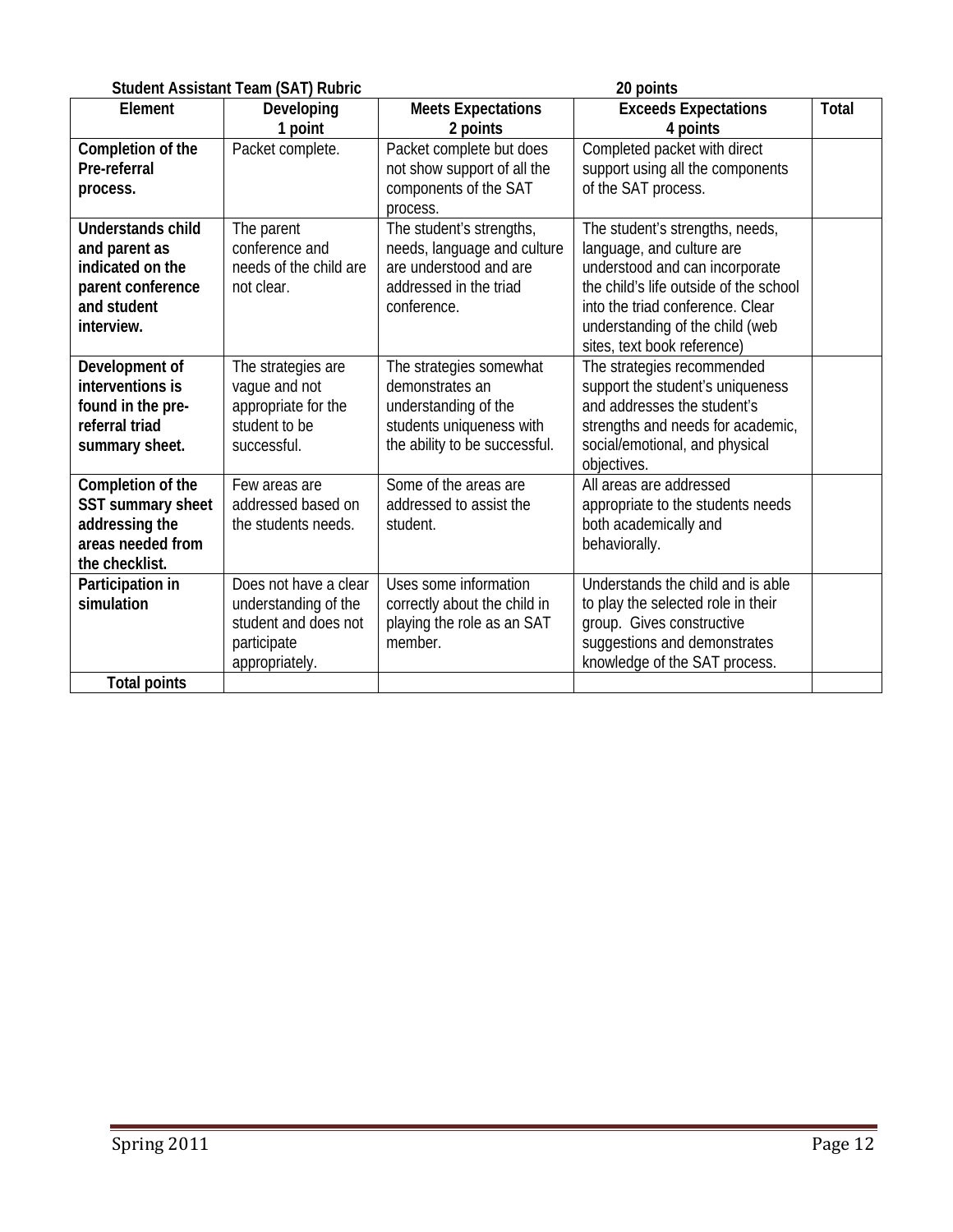| Observation - Child in the classroom | 20 points |
|--------------------------------------|-----------|
|--------------------------------------|-----------|

**Learner Outcomes:** Teacher candidates will write a 3 page paper including:

- apply their knowledge of professional observation skills, including identification of major characteristics of the learning and social behaviors of typical and atypical students
- differentiate between professional and unprofessional observation skills
- record what they observe by identifying the students educational needs
- write up their observation notes with recommendations for curriculum and instructional implications

## **Assessment:** Teacher candidates will apply their knowledge of professional observation skills and curriculum and instructional strategies

- 1) to observe a student (not in a SDC or RSP pull out program)
- 2) take objective notes on the student's behavior, and
- 3) write up a report summarizing the observation and make educational recommendations for the student.

| <b>Resources</b>       | Title and necessary information:                                                                            |  |  |  |  |
|------------------------|-------------------------------------------------------------------------------------------------------------|--|--|--|--|
| <b>Textbooks</b>       | Grant, C., & Gillette, M. (2006). Learning to teach everybody's children: Equity, empowerment and           |  |  |  |  |
|                        | education that is multicultural. Belmont, CA. Thomson & Wadsworth. Chapter 5                                |  |  |  |  |
|                        | Turnbull A., Turnbull, R. & Wehmeyer, M.L. (2010). Exceptional lives: Special education in today's          |  |  |  |  |
|                        | schools, (7th ed.) Upper Saddle River, New Jersey: Pearson, Merrill Prentice Hall.                          |  |  |  |  |
|                        | Villa, R. A., & Thousand, J. S. (2005). Creating an inclusive school (2nd ed.).                             |  |  |  |  |
|                        | Alexandria, VA: Association for Supervision and Curriculum Development. Chapters 6 & 7                      |  |  |  |  |
| <b>Other Resources</b> | McCarney, S. (2006) Pre-referral Intervention Manual. Hawthorne Educational Services, Inc.                  |  |  |  |  |
|                        | Thousand, J.S, Villa, R.A. & Nevin, A. I. (2007) Differentiating <i>instruction; Collaborative planning</i> |  |  |  |  |
|                        | and teaching for universally designed learning. Thousand Oaks CA; Corwin Press.                             |  |  |  |  |

## **Task Guidelines**

1. Identify a student to observe.

Chose a child that represents a non regular education student: English Learner, student that is an accelerated learner, student who has a special education label under IDEA or ADA, or has participated in a SAT)

Make sure the teacher understands that you are not helping in the classroom during this observation.

- 2. Observe the student for 60 minutes (must include learning activities)
- 3. It is NOT REQUIRED to see the student's records. These are confidential and you may not have access. If you are able to read the child's record include that in your background report.
- 4. Remember to keep all information about your student confidential. Use pseudonyms (false names) for the child, the child's teacher and the school.
- 5. Write Student Data: Part I of Report. (This part of the report is only a documentation of what you see and hear. DO NOT include any opinions.)
- 6. Write Observation Summary & Recommendations: Part II of Report (This is the only place you can share your opinions.)

## **The following information is to serve as a guideline to write your observation. DO NOT simply answer the questions. This must be written in paragraph form.**

## **Background Information**

- Student's Pseudonym
- Chronological Age of Student
- Student's Grade
- Pre-school and K-12 school history if available
- Health issues (allergies, diagnosed ADHD, glasses…)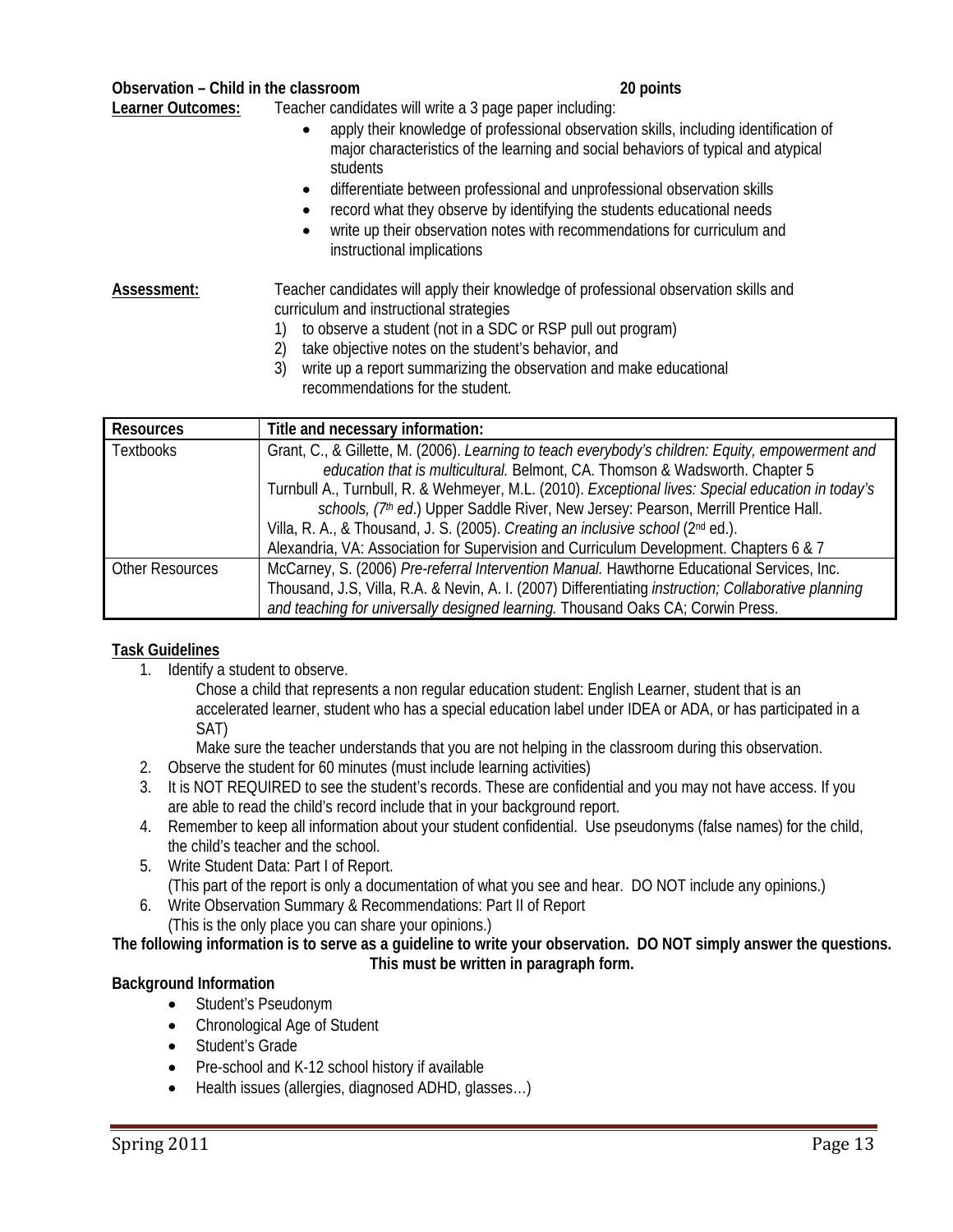- Family information: does the child live with and who else is part of the student's family (divorced parents, raised by grandmother, siblings, foster family…)
- Special service student receives (IEP, SST, ESL, referred for testing)
- Attendance and tardiness concerns

## **Placement**

- What program is student receiving services from?
- Where is student receiving those services?
- What portion of the day is the student in general education?
- What portion is student in other placements?
- How have the student's unique needs and services impacted their success/progress in school?
- Describe the setting in which you observed the student in detail
	- o What does the room look like?
	- o Where is the student in the room?
	- o Who are the educators in the room?
	- o What proximity do the educators have with the student?
	- o What students are near the student you are observing?

## **Performance (Student learning)**

- Describe the student's body language
- Describe the student's facial expressions
- Describe the student's actions/activities as they participate in class
- Describe the student's verbal and nonverbal interactions with peers and adults
- What does the student do to show their learning?
- What type of checking for understanding for the students learning is evident
- Describe verbal and nonverbal interactions adults have with student (how does the teacher interact with the student)
- Describe verbal and nonverbal interactions peers have with student

## **Summary**

- Describe the students areas of strength
- Describe the students areas of need
- Use data from observation to support your assessment

## **Recommendations**

- How could the content of the lesson be adapted to meet the student's needs?
- How could the teacher engage the student in the lesson?
- What other strategies could the teacher have used to meet the needs of this student?
- What adaptations for checking for understanding or assessment could have been used?
- strategies…) to help this student succeed? What are your recommendations for behavior management (seating arrangement, contract, management
- What does the student need to succeed?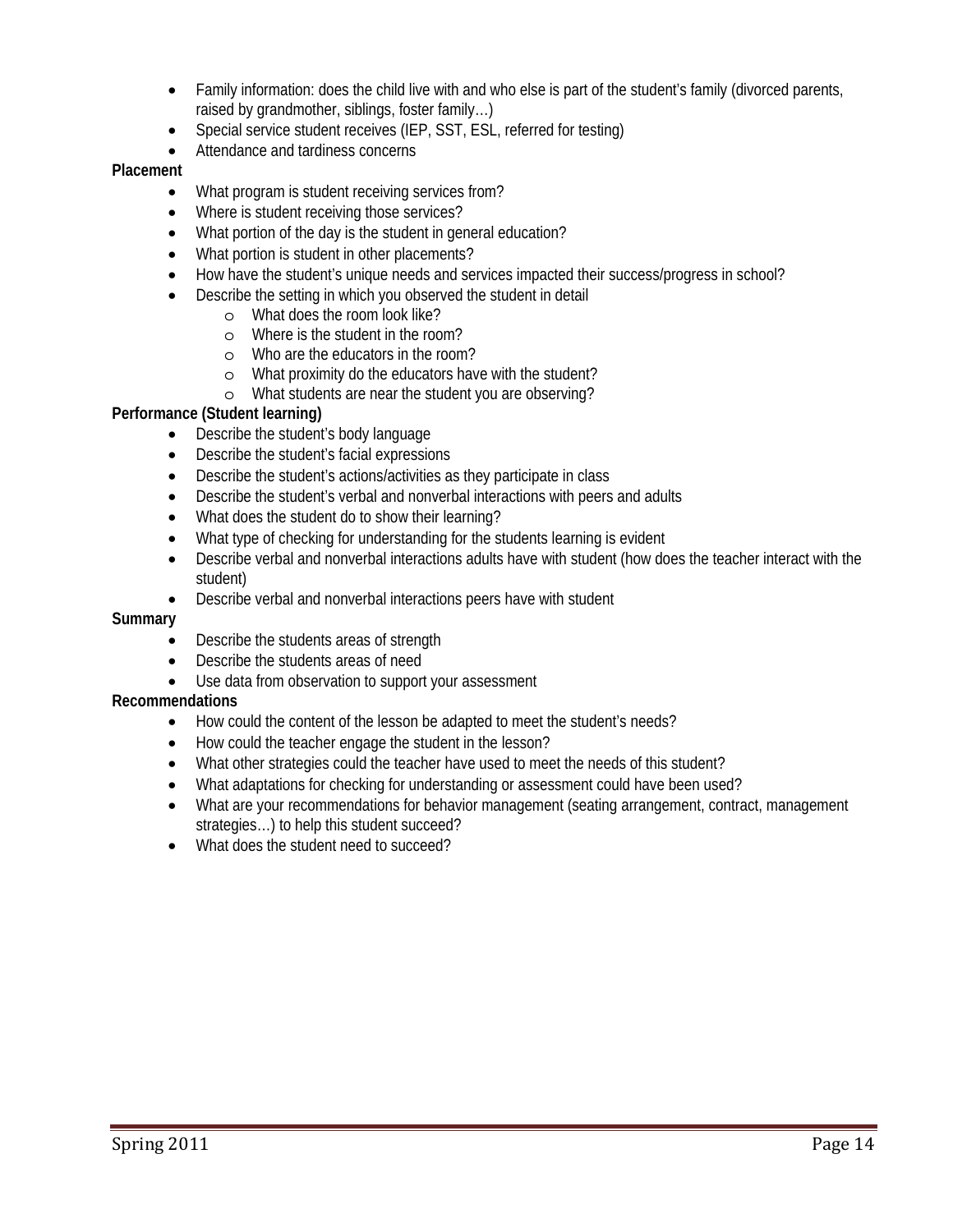| Rubric for Observation: Child in classroom<br>20 Points |                                                                                    |                                                                                                        |                                                                                |               |
|---------------------------------------------------------|------------------------------------------------------------------------------------|--------------------------------------------------------------------------------------------------------|--------------------------------------------------------------------------------|---------------|
| <b>Elements</b>                                         | <b>Beginning to Meet</b><br><b>Expectations</b><br>1 points                        | <b>Approaching Expectations</b><br>2 point                                                             | <b>Meets Expectations</b><br>4 points                                          | <b>Points</b> |
| <b>Background Information</b>                           | Minimum information to<br>the children observed                                    | Some details about the<br>children observed                                                            | Complete information to<br>demonstrate understanding<br>of the child           |               |
| Placement                                               | Identifies programs the<br>student is placed in.                                   | Information about the<br>students placement is vague                                                   | Clearly defines the students<br>day and the programs they<br>participate in    |               |
| Performance (student<br>learning)                       | Vaque understanding of<br>the students learning that<br>is taking place            | Some understanding of the<br>students learning and<br>interactions in the classroom                    | Details explain the learning<br>by the student with peers<br>and teacher       |               |
| Summary                                                 | No evidence to show<br>understanding of the<br>child's strength and<br>challenges. | Assessment of the strengths<br>and challenges is not based<br>on evidence                              | Supporting evidence to<br>show the strengths and<br>challenges of the student. |               |
| <b>Recommendations</b>                                  | Recommendations to<br>improve student<br>understanding are not<br>clear.           | There are a few<br>recommendations to show<br>the child could have used<br>some additional assistance. | Recommendations clearly<br>define the understanding of<br>the child's needs.   |               |
| <b>Total Points</b>                                     |                                                                                    |                                                                                                        |                                                                                |               |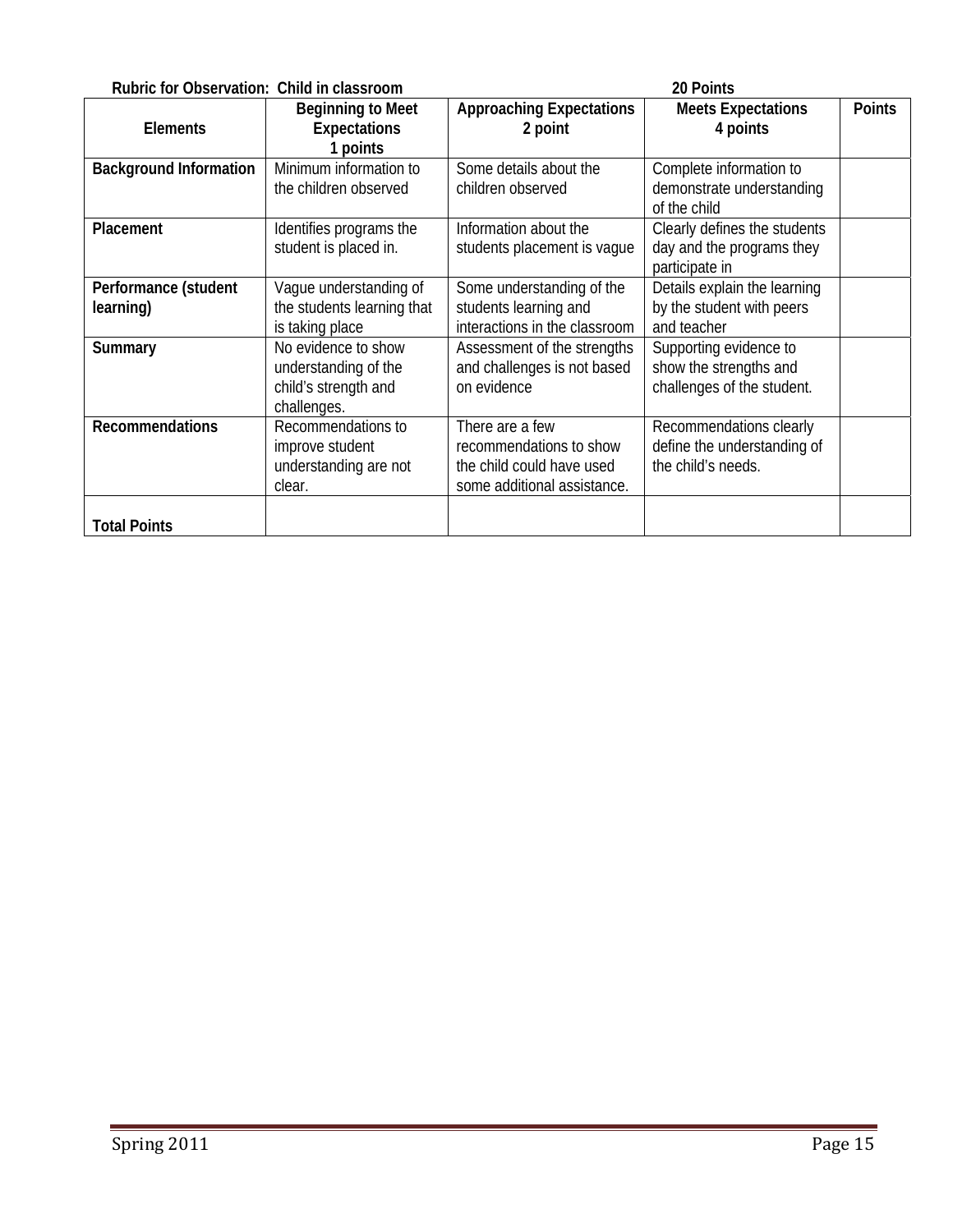## **Positive learning environment** 20 points 20 points

**Learner Objectives:** Teacher candidates will be able to design a positive learning environment for students with diverse needs

 expectations for students, and classroom procedures (of which there are many). Each candidate will write a **Assessment:** Three or four teacher candidates will write a group paper on a positive learning environment that addresses all students' needs for a specific grade level. Teacher candidates will describe the classroom climate, 1-2 pages about a given topic. Each candidate will write a one page reflection sheet regarding how they see themselves implementing the environment their group has created in relationship to the **pre planning activities.** One person in each group will be responsible for posting the group paper and every student will post their reflection on Cougar Courses.

| <b>Resources</b>       | Title and necessary information:                                                                         |  |  |  |
|------------------------|----------------------------------------------------------------------------------------------------------|--|--|--|
| <b>Textbooks</b>       | Grant, C., & Gillette, M. (2006). Learning to teach everybody's children: Equity, empowerment and        |  |  |  |
|                        | education that is multicultural. Belmont, CA. Thomson & Wadsworth. Chapter 5                             |  |  |  |
|                        | Turnbull A., Turnbull, R. & Wehmeyer, M.L. (2010). Exceptional lives: Special education in today's       |  |  |  |
|                        | schools, (7th ed.) Upper Saddle River, New Jersey: Pearson, Merrill Prentice Hall.                       |  |  |  |
|                        | Villa, R. A., & Thousand, J. S. (2005). Creating an inclusive school (2nd ed.).                          |  |  |  |
|                        | Alexandria, VA: Association for Supervision and Curriculum Development. Chapters 6 & 7                   |  |  |  |
| <b>Other Resources</b> | McCarney, S. (2006) Pre-referral Intervention Manual. Hawthorne Educational Services, Inc.               |  |  |  |
|                        | Thousand, J.S, Villa, R.A. & Nevin, A. I. (2007) Differentiating instruction; Collaborative planning and |  |  |  |
|                        | teaching for universally designed learning. Thousand Oaks CA; Corwin Press.                              |  |  |  |
| Internet               | Reference for areas of classroom management                                                              |  |  |  |

## **Prerequisite skills:**

- Teacher candidates are able to identify and discuss their beliefs about teaching and learning as related to student behavior.
- Teacher candidates are able to identify strategies to meet the needs of
	- o Students learning English
	- o Student that are accelerated learners
	- o Students that need special education support under IDEA and/or ADA

## **Task Guidelines**

1. Complete the 3 following **pre planning activities** to prepare your group for writing your discipline plan and to write your reflection:

- Read 3 or more discipline theories regarding positive classroom climate, how to maintain rapport with students and families, encourage students to take responsibility of their own learning and work responsibly with others, clear expectations for academic and social behavior, and routines and procedures to be established and maintained from texts or websites.
- One hour and a half of observation of a classroom of the grade level your group has selected. Focus on the teachers strategies to maintain a positive learning environment.
- Interview the teacher you observe about their educational beliefs in developing a positive learning environment.
- Identify grade level/types of students (EL, GATE, Special education and, regular) and develop a discipline plan that has consequence and rewards that are suitable for that grade level and the student need.

## Group paper guidelines

- 1. What ways you can establish and maintain a positive climate for learning.
- 2. What do you do to establish and maintain rapport with all students and their families?
- 3. How do you encourage students to take responsibility for their own learning and work responsibly with others and independently?
- 4. How do you establish clear expectations for academic and social behavior and respond to behavior that does not meet those expectations?
- 5. What are the classroom routines and procedures that you use, including how you establish and maintain them?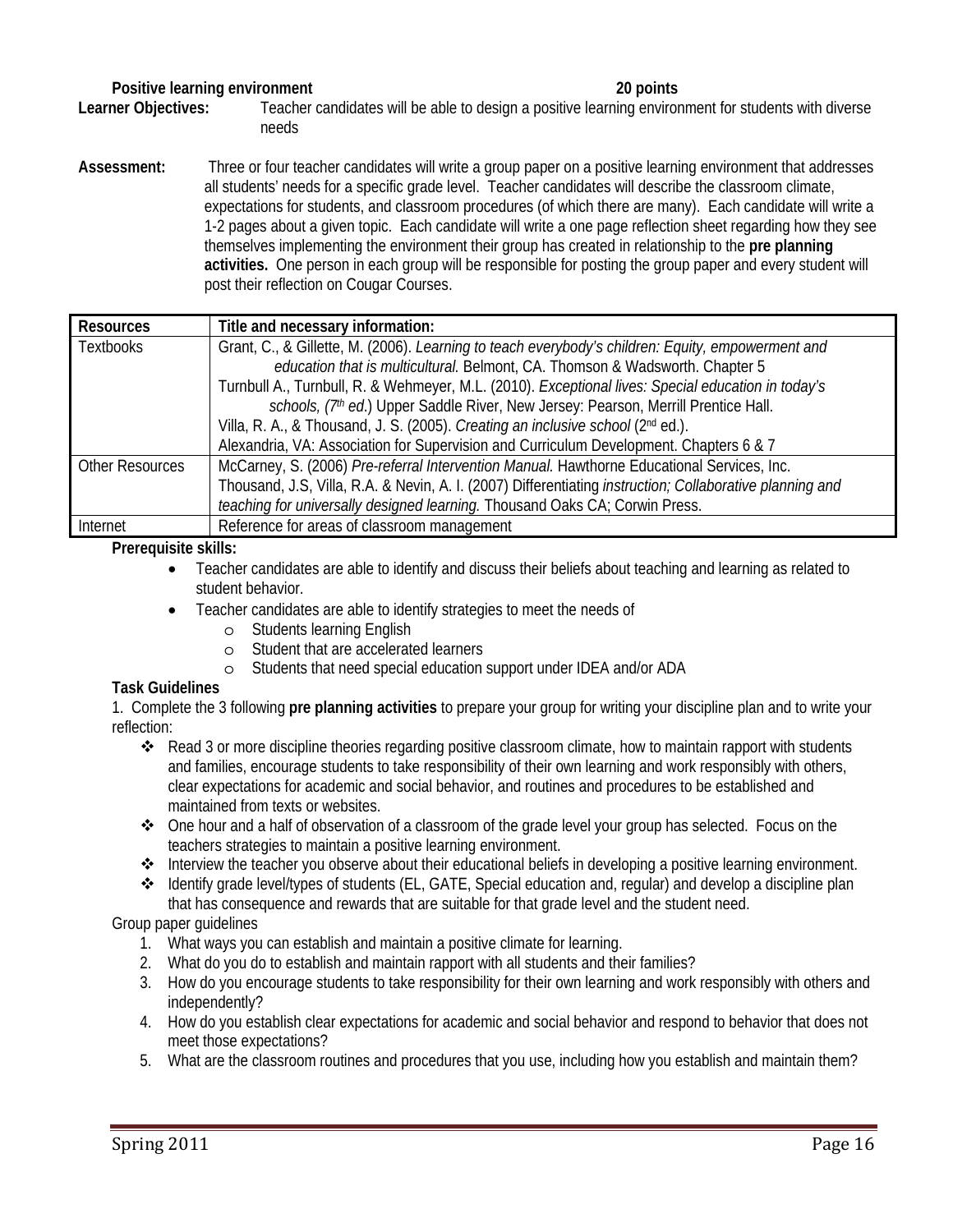## **Individual reflection of group Positive Learning Environment 5 points**

Write a ONE page reflection connecting the classroom observation, teacher interview, classroom management video, and web sites with the groups' development of a positive learning environment. Provide reasoning for why or why not your beliefs mirror the beliefs of the positive learning environment. This reflection will allow you to develop what you feel would be a good learning environment at this time in your development of becoming a teacher.

| <b>Positive learning Environment</b><br>20 points |                            |                              |                                          |     |
|---------------------------------------------------|----------------------------|------------------------------|------------------------------------------|-----|
|                                                   | <b>Beginning to Meet</b>   | Approaching                  | <b>Meets Expectations</b>                | Pts |
| <b>Elements</b>                                   | Expectations               | <b>Expectations</b>          | 4 points                                 |     |
|                                                   | 1-2 points                 | 3 points                     |                                          |     |
| Establishing a positive                           | Does not use outside       | Some evidence of             | Evidence of a clear positive learning    |     |
| climate for learning                              | resources to develop a     | connections to what has      | environment has been explained in        |     |
|                                                   | positive learning          | been learned about           | detail based on knowledge and            |     |
|                                                   | environment. Little        | positive learning            | understanding from research and          |     |
|                                                   | connection to strategies   | environment from research    | other resources. Clearly shows           |     |
|                                                   | that would be necessary    | and other resources.         | strategies how this climate will be able |     |
|                                                   | to maintain the learning   | Explains some strategies     | to be maintained.                        |     |
|                                                   | climate.                   | that would maintain the      |                                          |     |
|                                                   |                            | learning climate.            |                                          |     |
| Rapport with students                             | Plan has little use of     | Plan has some use of         | Plan is well organized and based on      |     |
| and families                                      | outside information.       | outside information. There   | research and other resources. There      |     |
|                                                   | Does not relate to         | is some connection with      | is a direct connect with academics and   |     |
|                                                   | helping students to        | academics and behavior.      | behavior and how to encourage            |     |
|                                                   | connect with academics     |                              | positive learning for all children.      |     |
|                                                   | and behavior.              |                              |                                          |     |
| Encourage students to                             | Little evidence of how     | Has some evidence that       | Clearly outlines how students are able   |     |
| take responsibility for                           | students are going to      | the student is responsible   | to learn how to be responsible.          |     |
| own learning and work                             | take responsibility for    | for their learning and       | Evidence of strategies to teach          |     |
| with others &                                     | their learning. Strategies | working with others. A few   | students how to work independent and     |     |
| independently.                                    | are not clear.             | strategies are explained.    | with others.                             |     |
| <b>Establishment of clear</b>                     | Few expectations to        | Some expectations but not    | Expectations are clearly established &   |     |
| expectations for                                  | maintain a positive        | clear understood by          | how they are understood by students.     |     |
| academics and                                     | learning environment.      | students. Consequences       | Clear evidence of consequences that      |     |
| behavior & respond to                             | Consequences are not       | are not always appropriate   | are directly related to non compliance   |     |
| those that do not meet                            | appropriate.               | for actions of academic and  | to expectations.                         |     |
| these expectations.                               |                            | behavior.                    |                                          |     |
| <b>Routines and</b>                               | Not sufficient amount of   | Few routines & procedures    | Evidence of sufficient and clearly       |     |
| procedures established                            | routines to create a       | are identified that are      | defined routines and procedures that     |     |
| and maintained.                                   | positive learning          | closely related to the grade | are appropriate for this grade. Clearly  |     |
|                                                   | environment. Few           | level. Some strategies for   | established strategies to maintain       |     |
|                                                   | strategies for maintaining | maintaining on a regular     | routines and procedures.                 |     |
|                                                   | on a regular basis.        | basis.                       |                                          |     |
| <b>Total Points</b>                               |                            |                              | <b>Total Points</b>                      |     |
|                                                   |                            |                              |                                          |     |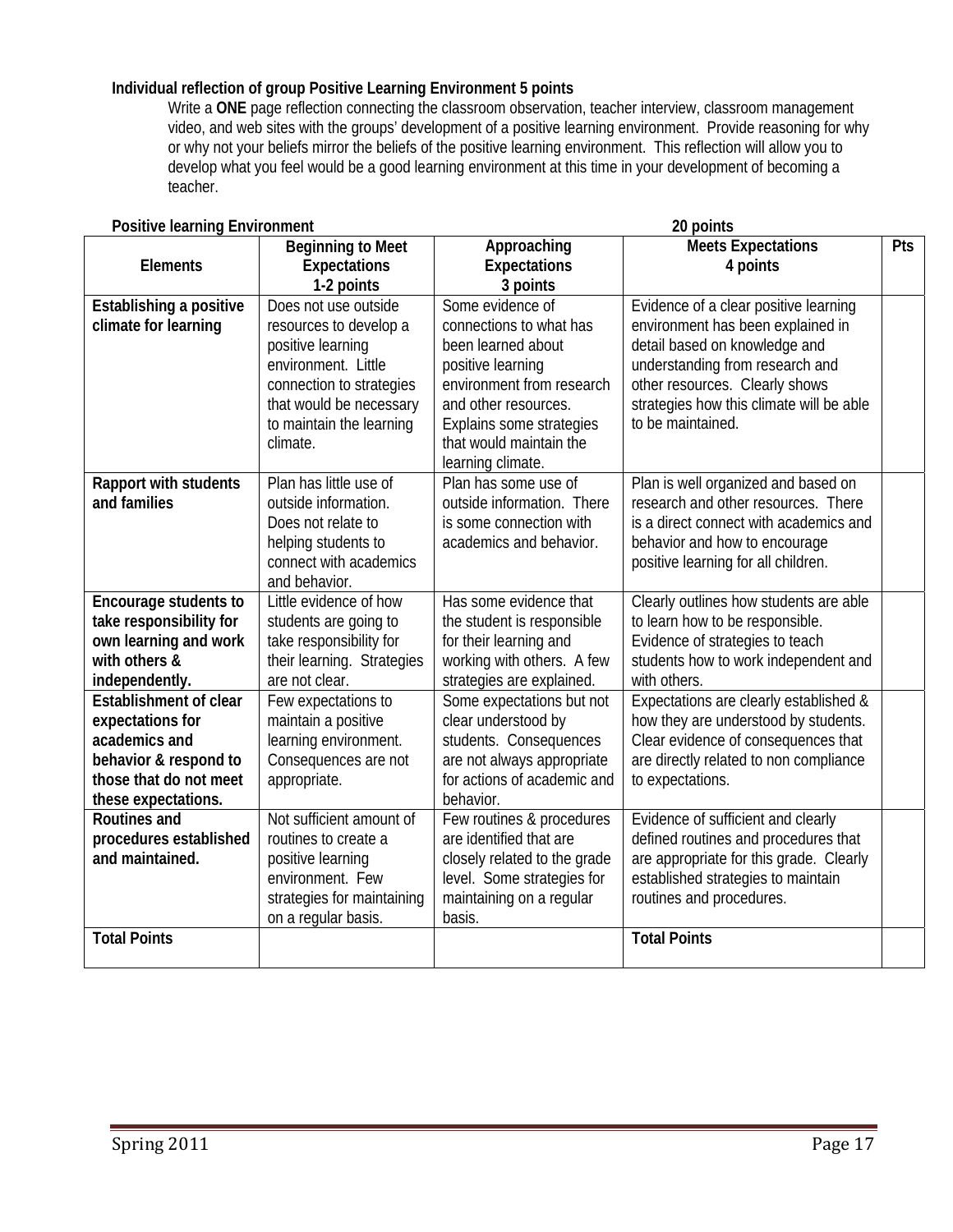|                      | Individual reflection of group Positive Learning Environment | 5 points                        |                                  |        |
|----------------------|--------------------------------------------------------------|---------------------------------|----------------------------------|--------|
| Element              | Beginning to meet 1-2                                        | Approaching 3-4                 | <b>Meets Expectation 5</b>       | points |
| <b>Reflection of</b> | Is loosely connecting phases                                 | Provides statements of all      | Clearly states current beliefs   |        |
| management paper     | of the assignment with some                                  | beliefs without connection to   | reflecting on the classroom      |        |
|                      | of the parts of the                                          | all portions of the assignment. | observation, video, interview of |        |
|                      | assignment. Does not show                                    | Has some reflection with some   | the teacher, group               |        |
|                      | reflective writing with                                      | evidence.                       | management plan, and any         |        |
|                      | evidence.                                                    |                                 | additional information           |        |
|                      |                                                              |                                 | gathered. Reflection provides    |        |
|                      |                                                              |                                 | evidence with sound              |        |
|                      |                                                              |                                 | reasoning.                       |        |
|                      |                                                              |                                 | Total                            |        |

## **Individual reflection video critique 10 points 10 points and 10 points in the 10 points of 10 points in the 10 points of 10 points in the 10 points of 10 points in the 10 points of 10 points in the 10 points of 10 points**

**Learner Objectives:** Teacher candidates will be able to watch a video on positive learning environment and critique the video with their group and submit an individual reflective response.

**Assessment**: Teacher candidates will participate in an **on-line viewing** of a video of four teachers with positive learning environments and will respond in a **Group discussion (discussion board 5 points)** with their group for 6 days. Once you have completed the discussion with their group they will write a **two page reflection (5 points)** and submit to Cougar Courses.

| sources                                         | Title<br>necessary<br>and<br>ormation<br>ınt                                                           |
|-------------------------------------------------|--------------------------------------------------------------------------------------------------------|
| Positive<br>video<br>¶environment ≀<br>learning | Video<br>Courses<br>environment<br>, and<br>. Iearning<br>video<br>Positive<br>critique on<br>Cougar ' |

## **Task Guidelines**

- 1. Review the video on your own and respond to the **Positive learning environment video critique** questions provided on Cougar Courses.
- 2. Use Cougar Courses to complete your on-line discussion with your group that is preparing the Positive Learning Environment paper. You will be discussing your observations and determine the similarities and differences. (see rubric)
- 3. Write an individual reflection on what you have learned from the video and how to create a Positive Learning Environment. Show evidence of what you have observed from the teachers and how they have created a positive leaning environment in their class based on the questions your group answered in your group paper. Explain your own thoughts on how you will create a positive learning environment when you become a teacher.

| Element            | Beginning to meet 1-2         | Approaching 3-4                 | <b>Meets Expectation 5</b>     | points |
|--------------------|-------------------------------|---------------------------------|--------------------------------|--------|
| ON-Line chat video | Loosely connects the video    | Participates in the chat with   | Participates in the chat with  |        |
| critique           | with the group paper. Does    | some connection between the     | clear evidence showing the     |        |
|                    | not make contributions to the | video and contributions to the  | connection between the video   |        |
|                    | paper or a connection. (at    | group paper. Little evidence of | and contributions to the group |        |
|                    | least 1 contribution)         | explanation of thoughts. (at    | paper. Provides contributions  |        |
|                    |                               | least 2 contributions)          | that explain why and how they  |        |
|                    |                               |                                 | agree or disagree. (at least 2 |        |
|                    |                               |                                 | contributions)                 |        |
|                    |                               |                                 | Total                          |        |

## **On-Line Discussion critiquing video with your group 5 points**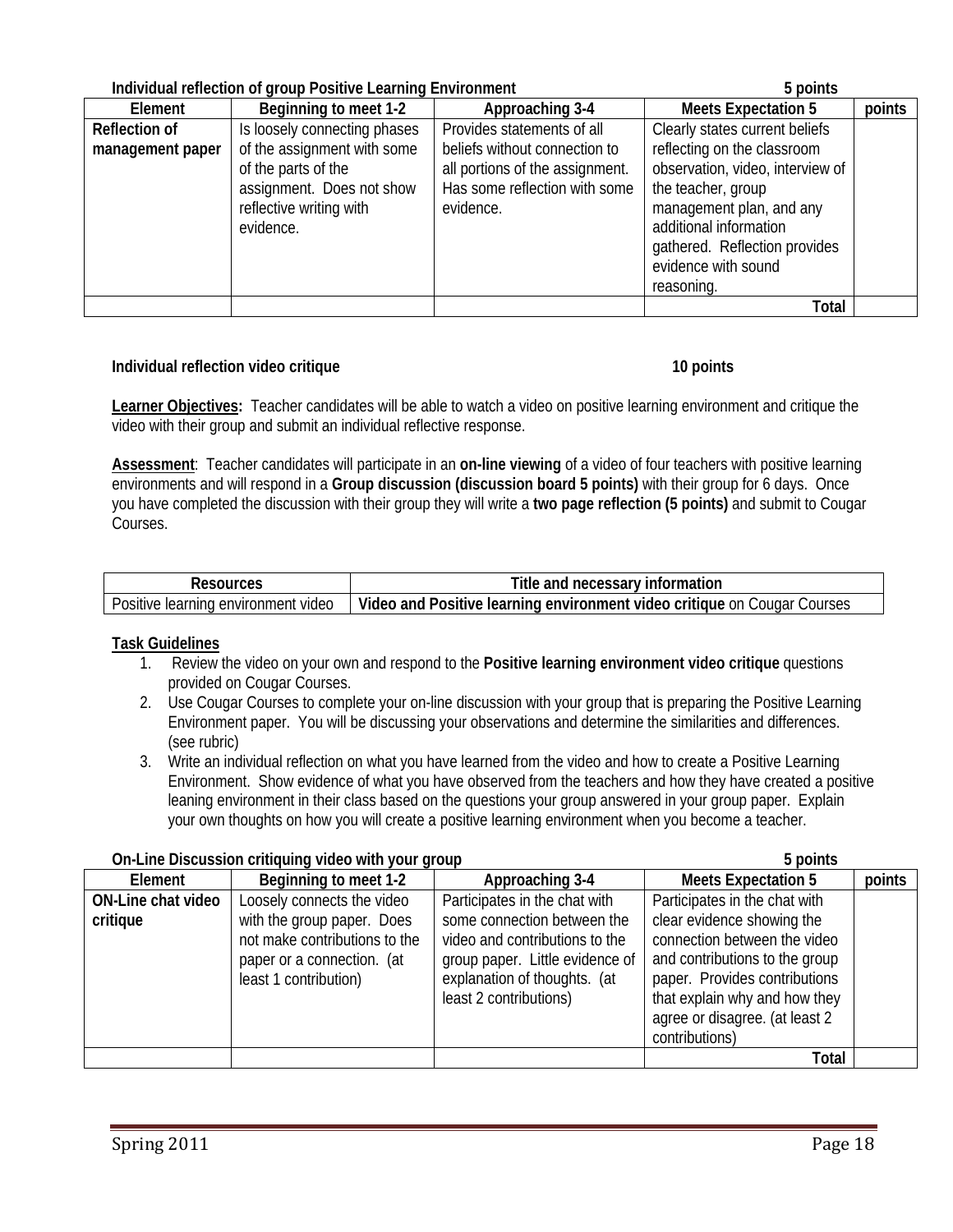| Reflection video critique |                             |                                | 5 points                         |        |  |  |
|---------------------------|-----------------------------|--------------------------------|----------------------------------|--------|--|--|
| Element                   | Beginning to meet 1-2       | Approaching 3-4                | <b>Meets Expectation 5</b>       | points |  |  |
| <b>Reflection paper</b>   | Little evidence of learning | Some evidence of what is       | Reflection show clear            |        |  |  |
| video critique            | from the video and on-line  | learned through the video and  | evidence of what has been        |        |  |  |
|                           | chat. Few details are given | on-line chat. Some details are | learned through the video and    |        |  |  |
|                           | of how their own classroom  | given on how to create their   | on-line chat. Explains in detail |        |  |  |
|                           | will look.                  | own classroom.                 | how they will use this           |        |  |  |
|                           |                             |                                | information to create their own  |        |  |  |
|                           |                             |                                | classroom.                       |        |  |  |
|                           |                             |                                | <b>Total</b>                     |        |  |  |